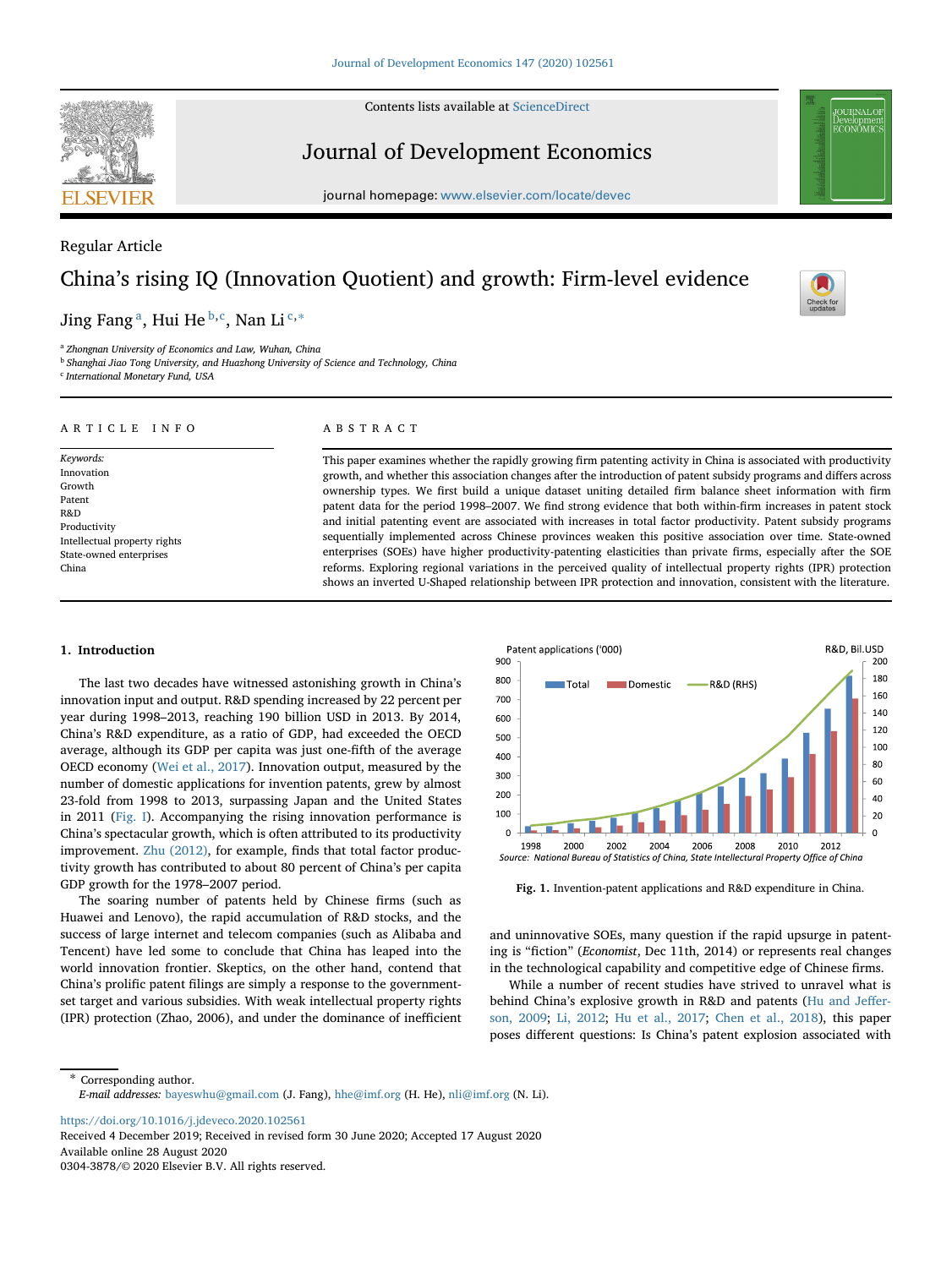real productivity growth? And does the association differ across ownership types and change after the introduction of patent subsidy programs? Answers to these questions are of both policy and economic interests, as they provide valuable insight into China's transition from [an investment-led to a more innovation-based growth model \(Zilibotti,](#page-18-2) 2017) and the impact of past patent subsidy programs on the "quality" of patents—where quality is evaluated by their relationship with productivity. In addition, as patent statistics are often used as indicators of [innovation and R&D successes in developed economies \(e.g.,](#page-17-4) Griliches, 1981; [Jaffe, 1986;](#page-17-5) [Hall et al., 2001;](#page-17-6) [Bloom and Van Reenen, 2002;](#page-17-7) [Hall et al., 2005;](#page-17-8) [Aghion et al., 2005;](#page-17-9) Balasubramanian and Sivadasan, [2011\), our work also informs future studies using Chinese patent statis](#page-17-10)tics whether they are able to meaningfully capture firm's innovative and economic activity and how they are compared with evidence in advanced economies.

We address these questions by presenting evidence at the firm level using a unified dataset merging firm patenting data obtained from China's National Bureau of Statistics (NBS) with firm production and balance sheet data from Annual Surveys of Industrial Enterprises in China (ASIEC) which include all "above-scale" firms. Our main results are that *within-firm* changes in the patent stock of innovating firms (intensive margin) and firms' initial patent applications (extensive margin) are both significantly and positively associated with Total Factor Productivity (TFP) improvement in China. The TFP-patent elasticity, on average, is even higher than that observed in the U.S. This positive association, however, weakens over time throughout our sample period of 1998–2007, which could be related to the patent subsidy programs that were launched sequentially across different provinces and municipalities in China. The improvement in firms' productivity associated with a given change in patent stock drops when these government-led incentives for patenting are in place. Somewhat surprisingly, compared to their privately-owned peers, changes in patent stocks of state-owned enterprises (SOEs) are associated with more improvement in measured productivity, even though they produce less patent per yuan spent in R&D. This elasticity gap between ownership types is especially significant after 2001 and increases over time towards the end of the sample. Our followup analyses seem to suggest that it is not because SOEs enjoy better IPR protection, or receive more subsides from the government, or are less financially constrained, or benefit more from China's accession to WTO. Since the divergence between the TFP-patent elasticity for SOEs and that for POEs emerges after SOE reforms, it suggests that SOE reforms might have contributed to the above observation.

Our analysis proceeds as follows. First, using firm names, we develop annual links between patent applicants and firms included in the ASIEC. The matched data cover more than 1/4 million firms and almost 1.5 million firm-year observations from 1998 to 2007, representing the majority of nonindividual, nonresearch-institution, and nongovernment patentees during this period. Using this unified database, we first document some stylized facts about Chinese firms' patenting behavior. In line with observations in developed economies, we find that the distribution of patent activities across Chinese firms is highly skewed. Only 9 percent of all firms in the merged sample applied for patents, accounting for 38 percent of value added, 42 percent of capital stock, and 27 percent of employment. Among these patent-filing firms, 6 percent engage in innovation in multiple four-digit industries, accounting for 91 percent of overall patents. Patenting firms are, in general, significantly larger in size than nonpatenting firms. They also tend to be older, have higher capital-to-labor ratios, and higher shares of new products in sales. Patenting behavior is also highly heterogeneous across industries for the merged above-scale firms. For example, an average firm files 20 times more patents in the computer industry than that in the least innovative food processing industry. The medical industry has the highest fraction (39 percent) of firms filing patents in China; while in industry of apparel, footwear, and caps, only 3 percent of firms ever filed patents.

To understand which firm characteristics are associated with patenting in China, we then estimate a count data model of patents based on the Negative Binomial specification. We find that younger and larger firms, and firms with more R&D investment, patent more. SOEs tend to file fewer patents than POEs, while exporting firms are more innovative than nonexporting firms.

We then compute the within-firm elasticity of firm productivity (and other production performance) to changes in patent stock (i.e. the accumulated number of patent applications). The elasticities of productivity to changes in patent stock are 0.017, 0.014, 0.039, and 0.026 log points for labor productivity, the Solow Residual, the OLS estimate of Total Factor Productivity (TFP), and the [Ackerberg et al. \(2015\)](#page-17-11) measure of TFP, respectively. These elasticities are surprisingly higher and more significant than those observed in the U.S., as documented in Bal[asubramanian and Sivadasan \(2011\). The elasticity of the new product](#page-17-10) revenue share is 1.5 percent and significant, implying that innovation is also associated with the introduction of new products in China. Significantly positive changes in other production outcomes, such as size (output, value added, capital stock, and employment) and exports are also observed, but not for factor intensity or markup. Although firm entry and exit are definitely important phenomena in a fast-growing economy like China's, and often have far-reaching implications, considering only the surviving firms does not alter our findings, and the estimated elasticities are even larger than the baseline estimates. These findings also hold across different patent types (invention patent, utility model patent, and design patent) with comparable elasticities.

In line with these findings, we also observe that significant real economic changes are associated with firms' initial patent applications. Based on a difference-in-differences (DID) analysis, using firsttime patentees as the treatment group, and nonpatenting firm—selected based on the Propensity-Score Matching (PSM) method—as the control group, we find that significant improvements in productivity, size, new product shares and exports, are associated with first-time patent application events. The significant effect tends to take place after a year from the initial patenting.

We then examine the dynamics of the contribution of patent to productivity growth by allowing the patent elasticity of TFP to vary year by year. Our results show that this contribution declines steadily over time. We investigate whether the weakening elasticity over time is because more and more patent applications are induced by government-led patent fee subsidy programs and hence embody less innovation value and are less correlated with TFP growth. During our sample period (1998–2007), various patent subsidy programs were rolled out sequentially across different provinces in China. Employing data on different introduction years of the programs across various regions [\(Li, 2012\)](#page-17-1), we find that it is indeed the case. When the patent subsidy program is in place, the elasticity drops on average by 0.017 log point, implying a significant reduction in the TFP-patent elasticity.

Next we investigate whether a firm's ownership status plays any significant role, as ownership is a uniquely important element in understanding firm performance in China (e.g., [Hsieh and Klenow, 2009;](#page-17-12) [Song et al., 2011;](#page-18-3) [Zhu, 2012;](#page-18-1) [Chang et al., 2016\)](#page-17-13). We find that the aforementioned positive association between patent application and productivity growth is significantly stronger for SOEs than for their privateowned peers, especially after 2001. This result is not driven by firm entry and exit, neither by changes in firm ownership. This finding is to some extend unexpected, especially considering that SOEs are generally regarded as uninnovative and less effective with their R&D investment.

To understand this somewhat surprising result, we carry out the following further analyses. First, since the conventional role of patents is to deter copying and pre-empt unauthorized entry, patent may generate IPR protection value for the firms in addition to its technological value. To test whether it is the higher protection value enjoyed by SOEs that contributes to the above observation, we turn into another alternative measure of technology—R&D expenditure. Unfortunately,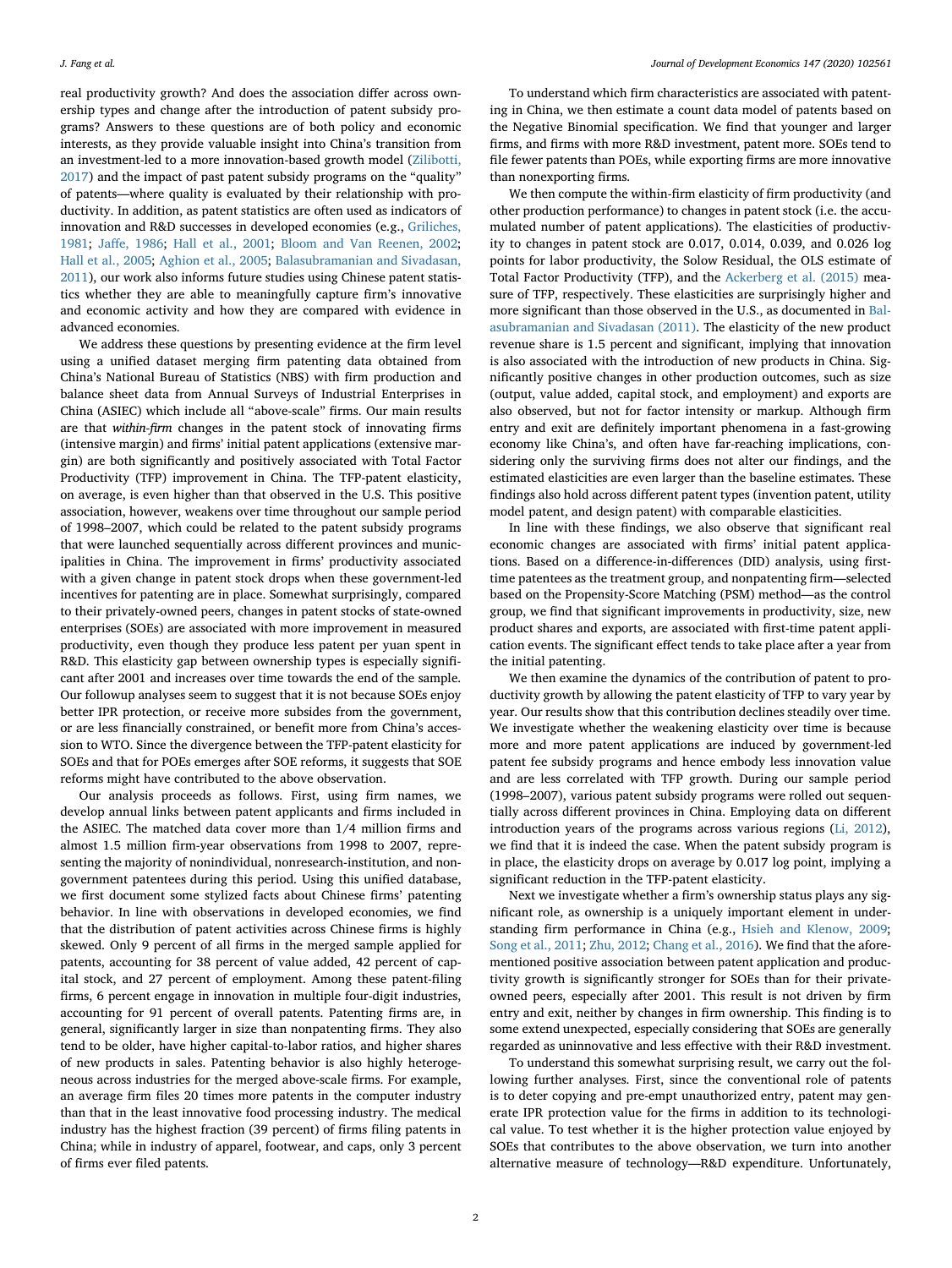the ASIEC data we have access to only provide R&D expenditure for three years—2001, 2005, and 2006. Nevertheless, when both R&D and patents are included in the estimation of TFP returns to innovation, with the first approximating the unobserved technology and the second representing the IPR protection premium, we observe that the TFP return to R&D is again significantly higher for SOEs while the TFP return to IPR protection is non-differentiable between SOEs and POEs. This evidence suggests that the higher TFP return to SOEs' patents does not come from the patent protection premium but may reflect true technological value of SOEs innovation.

Second, since this divergence of TFP-patent elasticities between SOEs and POEs emerges after 2001, coinciding with China's accession to WTO, we next investigate whether this event disproportionately benefits exporting SOEs and drives the above result. However, when splitting SOEs into exporting and nonexporting SOEs, we fail to see significant differences. The elasticity of nonexporting SOEs is still significantly higher than the elasticity of POEs.

Third, given the well-documented misallocation of resources between SOEs and private enterprises, this discrepancy could be the result of the considerable credit support SOEs receive from the government, as well as their favorable access to bank loans (which might reflect in their higher leverage ratios). We test the role of government subsidy and leverage ratio in explaining the TFP-patent elasticity, but find that both are insignificant in explaining the elasticity gap associated with the ownership status.

Since the gap emerges following a sequence of SOE reforms, it suggests that reforms might have contributed to the observation. Under [the slogan "Grasp the Large and Let Go of the Small",](#page-17-14) Hsieh and Song (2015) have shown that reforms intended to strengthen large SOEs, but privatized or closed loss-making SOEs, and have contributed positively to TFP growth. In addition, they document that TFP growth of SOEs was faster than that of private firms for our sample period. Similarly, our analysis also shows that these large innovating SOEs experienced higher TFP growth than innovating POEs, suggesting that the SOE reform may have improved both SOEs' innovating behavior and TFP growth, as well as the relationship between these two.

Lastly, we use survey data on the perceived quality of local IPR protection across 66 prefectures in China, and show that there is an inverted U-shaped relationship between the strength of IPR protection and firms' innovation and TFP growth. This is consistent with the IPR literature which establishes that stronger IPR protection initially strengthens firms' incentive to innovate and increases innovation, but once reaching a certain level, it could discourage innovation by hindering knowledge diffusion or deterring innovation and entry of smaller firms [\(O'Donoghue and Zweimüller, 2004;](#page-17-15) [Bessen and Maskin, 2009;](#page-17-16) [Lerner, 2009;](#page-17-17) [Furukawa, 2010;](#page-17-18) [Gangopadhyay and Mondal, 2012\)](#page-17-19).

**Related Literature** This paper contributes to several strands of literature. First, it is related to the large literature using patent data for economic research on productivity and innovation, which dates back to [Schmookler and Brownlee \(1962\),](#page-18-4) Griliches and Schmookler (1963), and [Scherer \(1965\). The empirical evidence so far has been](#page-17-20) concentrated in advanced economies, where high-quality patent data are available and attempts have been made to combine them with firm production data. For example, [Balasubramanian and Sivadasan \(2011\)](#page-17-10) developed a detailed concordance between NBER patent data and U.S. Census data to examine the consequences of firm patenting. Similar research on developing economies, however, is scant. To our knowledge, this is the first paper evaluating the quality of Chinese patents by examining the relationship between patents and TFP using a large firmlevel dataset matched with patent statistics. We observe many similarities between Chinese patent data and the U.S. observations, but also point out important differences in the following sections. Our results thus support the previous literature that uses patents as meaningful proxies of innovation. In addition, the positive association between patents and productivity growth validates the prevailing approach in the literature, which uses changes in TFP or the introduction of new

[products as measures of Chinese firm innovation \(e.g.,](#page-17-21) Aghion et al., 2015).

Second, this paper contributes to the growing literature on various aspects of China's innovation activity. Most empirical studies use aggregate secondary data at the provincial level (e.g., Cheung and Ping, 2004; [Li, 2012\). A few studies using disaggregated firm-level data focus](#page-17-22) on listed firms (e.g. [Choi et al., 2011;](#page-17-23) [Lin et al., 2010;](#page-17-24) Boeing et al., [2016\) or large and medium size enterprises \(e.g.,](#page-17-25) Hu and Jefferson, 2009; [Hu et al., 2017\) or are limited to a particular region \(Lei et al.,](#page-17-0) 2012). One exception is [Xie and Zhang \(2015\),](#page-18-6) which document several basic patterns of Chinese firm patenting behavior by making a similar effort as ours of matching ASIEC and patent data at the firm level.

Many existing works study the factors behind the explosion of China's R&D expenditure and patent applications. For example, based on large and medium size enterprises data, [Hu and Jefferson \(2009\)](#page-17-0) find that a combination of rising foreign direct investment, changing ownership structures in Chinese industry, and pro-patent legislation contributed to China's patent boom during 1995–2001. In their follow-up research, [Hu et al. \(2017\)](#page-17-2) relate the more recent 2007-11 patent surge to noninnovation-related motives for acquiring patents. Consistent with ours, they find the positive correlation between patents in force and labor productivity becomes weaker over time. However, their patent data are only available for five years. [Li \(2012\)](#page-17-1) finds that patent subsidy programs, together with R&D intensification and a propatent legal change fostered the jump in Chinese patents from 1995 [to 2007. Recently using a difference-in-differences approach,](#page-17-27) Fang et al. (2017) find that patent filing increases after SOE privatizations and this increase is larger in areas with strong IPR protection, suggesting that institutions matter for innovation. [Chen et al. \(2018\)](#page-17-3) analyze the effects of tax cuts for R&D and find large responses of reported R&D and increase in firm productivity.

Third, this paper also adds to a recent literature differentiating innovation behavior of firms with different ownership. Using publicly listed Chinese firms data, [Boeing et al. \(2016\)](#page-17-25) find that throughout their entire sample period of 2001–2011 POEs are more effective with their R&D spending in increasing TFP. However, for the earlier period of 2001–2006 they find a higher TFP-returns of patents for SOEs than POEs, in line with our result, although this observation is reversed for their later sample period when policy-induced patenting strategies were introduced. [Wei et al. \(2017\)](#page-18-0) find that innovation productivity is higher for private firms than for SOEs, while the latter receive more government subsidies, and identify the potential misallocation of R&D resources. Corroborating our evidence, [Wei et al. \(2017\)](#page-18-0) also argue that the Chinese patent explosion is associated with a real, robust improvement in patent quality, based on patent approval rates and comparisons between Chinese patent citations and those of other countries that are patenting in the United States.

The rest of the paper is organized as follows: Section [2](#page-2-0) provides an institutional background on China's patent system and describes the data construction and measurement of key variables. Section [3](#page-6-0) presents evidence on the determinants of patent activity and examines the relationship between changes in a firm's patent activity and production performance. Section [4](#page-10-0) discusses the over time change of the relationship mentioned above and provides the evidence of its link to the introduction of patent subsidy programs. Section [5](#page-11-0) investigates the role of state ownership, and Section [6](#page-13-0) discusses the role of IPR protection in China and studies how they matter for firms' patenting behavior and productivity growth. Section [7](#page-14-0) concludes.

#### <span id="page-2-0"></span>**2. Institutional background, data, and measurement**

# *2.1. China's patent system*

China's patent law was first introduced in 1984, put into effect the following year, and has since been amended several times (September 1992, August 2000, and December 2008) to comply with international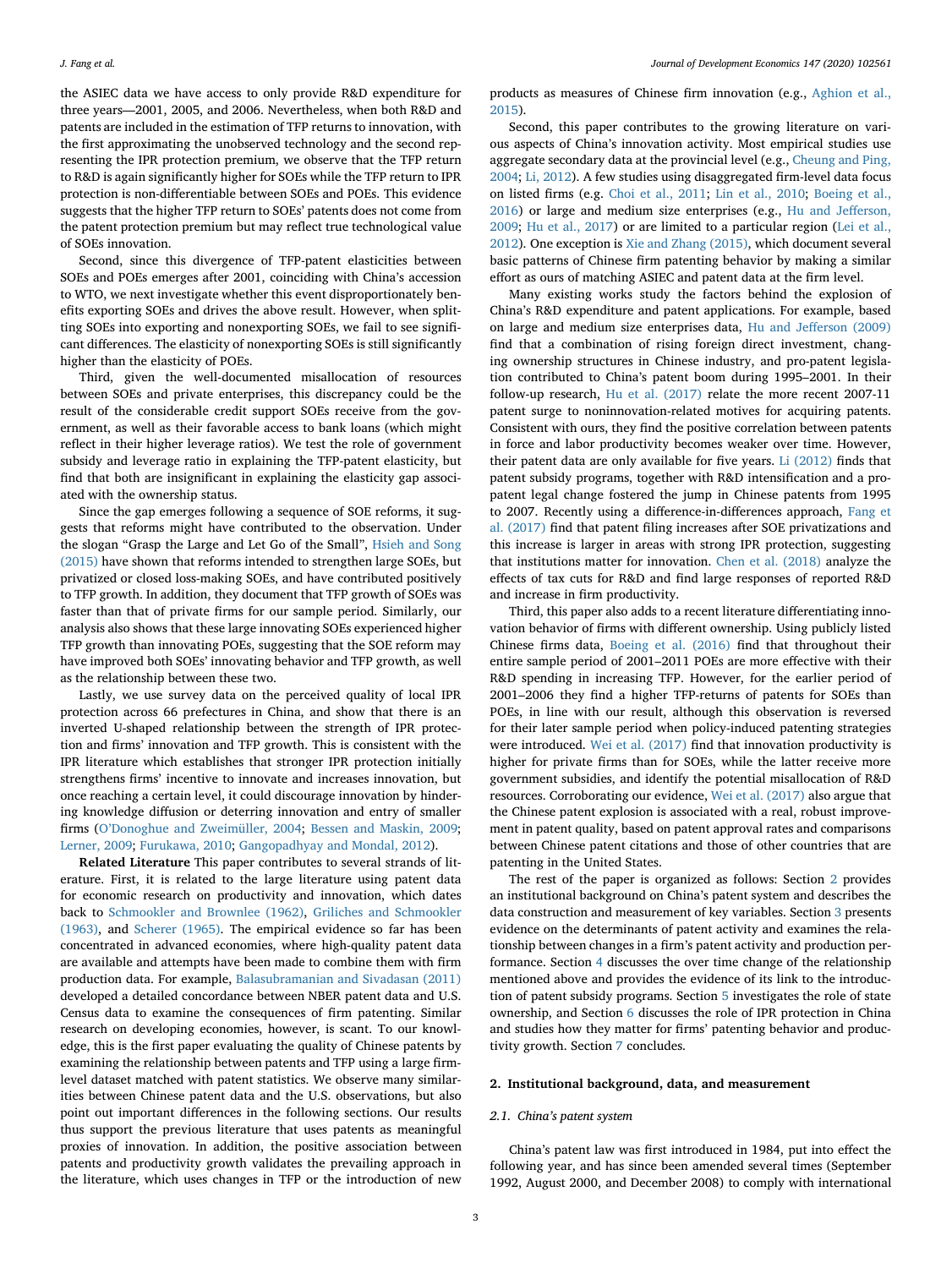standards and to facilitate its development into an innovative economy. China's State Intellectual Property Office (SIPO) grants three types of patents: invention patents, utility model patents, and design patents. Broadly speaking, an invention patent protects technical solutions or improvements relating to products or processes, while the utility model patent covers mostly the structures and shapes of mechanical structures, and design patents cover new designs, shapes, patterns, or colors, which are rich in aesthetic appeal and fit for industrial application.

An invention patent in China corresponds to the U.S. utility patent. Similar to those required in other major patent offices in the world, invention patent applicants must submit relevant documents, such as clear and comprehensive descriptions of the inventions and reference materials, so that examiners may carry out the "Substantive Examination" of the applications in terms of novelty, inventiveness, and industrial applicability.<sup>[1](#page-3-0)</sup> It takes approximately three to five years for an application to complete prosecution. Once granted, invention patents have a duration of 20 years. 26 percent of total patent applications are submitted for invention patents in our matched sample.

Applications for utility model patents (similar to petty patents) are only subject to novelty tests and have practical uses. The inventiveness requirements for utility model patents are lower than those of invention patents, and utility patents can be obtained as quickly as within 12 months after filing. These patents are preferred for structural products that have relatively short product lives or relatively low technology hurdles (i.e., competitors may easily reverse engineer or copy the technology). The term for a utility model patent in China is 10 years from the application date. By contrast, an invention patent provides twice the duration of protection and is more useful for a product that requires an extended development period or that will remain commercially valuable for a long time (i.e., pharmaceutical or biotech). Utility patents account for 31 percent of the total patent applications in our matched sample.

The design patent application does not require substantive examination and is only subject to a formality examination. The patented design must be distinctly different from existing designs, or combinations of existing design features, and must not conflict with the lawful rights acquired by others prior to the date of application. The approval time/period, starting from the filing date, is usually between three and eight months. A design patent can be granted for up to 10 years. Design applications account for the largest share of patent applications, 43 percent, in our matched sample.

China now is one of the most litigious countries in the world when it comes to intellectual property enforcement. In 2001, only 1597 infringement actions had been filed. By 2010, that number had risen to 5,700, compared with the 3605 patent infringement actions filed in the U.S. in the same year.

#### <span id="page-3-3"></span>*2.2. Patent subsidy programs*

In the past couple of decades, Chinese governments at various levels have introduced different policy initiatives to promote technology innovation, R&D and patent applications. The key national initiatives, such as the Long and Medium Term Science and Technology Plan (for the period of 2006–2020) and the 12th Five-year Plan of Science and Technology Development (for the period of 2011–2015), took place outside our sample period, and hence their impact cannot be analyzed using our dataset. There were, however, province-level patent subsidy programs sequentially introduced between 1999 and 2007 across different regions in China, and we investigate their impact on the quality (i.e. the measured TFP-return of patent) of patent filed afterwards.

The data on different launching years of patent subsidy programs in each province or municipality in China are obtained from [Li \(2012\),](#page-17-1) which extracts these dates from the series of Annuals of Chinese Intellectual Property Rights that record key policies and practices of intellec-tual property management for each local government.<sup>[2](#page-3-1)</sup> Shanghai was the first municipality that launched policy initiatives in 1999 to stimulate local innovators to apply for patent by setting up a special fund to subsidize costs and fees associated with patent application, substantial examination, and maintenance. These subsidies are independent of the technology class, or the potential economic value of inventions. In the following year, five other provinces and municipalities—Beijing, Chongqing, Guangdong, Jiansu, and Tianjing—followed suit. By the end of 2007, 29 out of 30 provinces in mainland China had launched a patent subsidy program. [Table 10](#page-17-28) in [Appendix E](#page-17-29) lists the starting year of these programs for each province.

[Li \(2012\)](#page-17-1) argues that patent subsidies significantly reduce the cost of seeking patent protection and thus increase the overall payoff of patenting for potential patentees. As evident from the aggregate data, patent applications jumped immediately after the program was enforced in each area. The regional disparity in the timing of these programs is consistent with the observed patterns of Chinese patenting across regions.

#### *2.3. Data description*

The patent application data are obtained from China's National Bureau of Statistics (NBS). The dataset includes patents applied as of Oct 24, 2011 in China. The database contains 5,987,061 observations, including 2,124,619 invention patents, 2,088,790 utility model patents, and 1,773,652 design patents. A typical entry of patent contains the following information: application number, patent name, applicant, inventor, filing and publishing dates, its main International Patent Classification (IPC) number, filing agency's name and associated institution, applicant's address, and patent origin (provinces in China or other countries).

Firm-level production and financial data come from the ASIEC for the period 1998–2007, which was conducted annually by the NBS. The ASIEC is the most comprehensive firm-level dataset in China and has been widely used in the literature (e.g., [Hsieh and Klenow, 2009;](#page-17-12) [Brandt et al., 2012;](#page-17-30) [Aghion et al., 2015\)](#page-17-21). It is described in detail in Du [et al. \(2012\). The survey covers all state-owned and non-state-owned](#page-17-31) "above-scale" firms—firms with annual revenues above 5 million RMB (approx. 0.7 million USD)—in the industrial sector, including mining, manufacturing, and public utilities. Although the data do not include all firms (especially small ones), [Brandt et al. \(2012\)](#page-17-30) show that these firms account for most of the economic activity in China. Most firm-level production variables (such as output, value added, sales, etc.) in the dataset line up very closely with the corresponding aggregate variables in the Chinese Statistical Yearbook.

The ASIEC data were cleaned following the procedures outlined in [Brandt et al. \(2012\).](#page-17-30) To construct the firm panel, we first use a firm's unique registration ID to match the firm over time. For a firm that cannot be matched directly by its ID (probably as a result of a merger, acquisition, or restructuring), its name, address, phone number, etc., are used to match it over time.<sup>[3](#page-3-2)</sup> The result is a 10-year unbalanced panel of firms. To handle other potential mismeasurement issues, we drop the following from our sample: (i) observations with missing key variables,

<span id="page-3-0"></span> $1$  Novelty, in particular, means that, before the filing date, no identical invention or utility model patents have been publicly disclosed in any publication, or have been publicly used or made known to the public anywhere in the world. Furthermore, there should be no other earlier-filed Chinese application that describes an identical invention or utility model patent, even if its publication date is after the date of filing of the present case.

<span id="page-3-1"></span><sup>&</sup>lt;sup>2</sup> Not only the initial year of these programs differ across regions, the monetary incentives (e.g., the budget available for subsidies and the rules for reimbursement) provided by the programs also vary. Unfortunately, the detailed information on the latter is not available.

<span id="page-3-2"></span><sup>3</sup> About 95 percent of firms from 1998 to 2007 are identified by registration ID, while the rest are matched based on other information.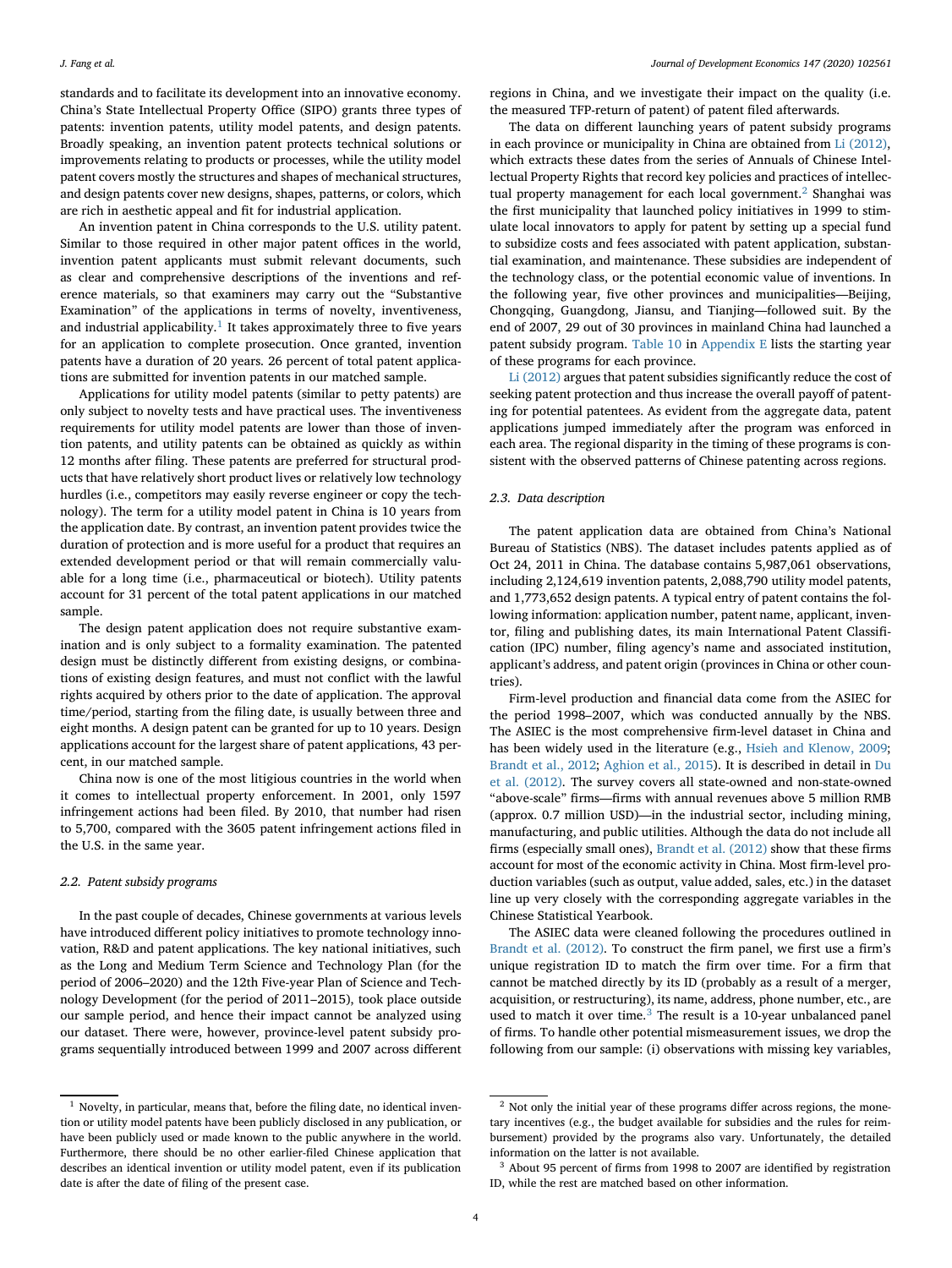| Table 1                              |
|--------------------------------------|
| Matching ASIEC data and patent data. |

<span id="page-4-1"></span>

|      |                                 |                            | <b>NBS CSY</b>          |                                        |                                               |                         |                                          |
|------|---------------------------------|----------------------------|-------------------------|----------------------------------------|-----------------------------------------------|-------------------------|------------------------------------------|
| Year | No. of firms<br>in ASIEC<br>(1) | No. of<br>patentees<br>(2) | $(3) = \frac{(2)}{(1)}$ | Total patents<br>by enterprises<br>(4) | Patents by matched<br>industrial firms<br>(5) | $(6) = \frac{(5)}{(4)}$ | Patents by large-<br>medium firms<br>(7) |
| 1998 | 100,126                         | 5242                       | 5%                      | 20,090                                 | 6638                                          | 33%                     | 6317                                     |
| 1999 | 106,312                         | 7103                       | 7%                      | 29,446                                 | 9693                                          | 33%                     | 7884                                     |
| 2000 | 106,236                         | 8762                       | 8%                      | 32,802                                 | 11,509                                        | 35%                     | 11,819                                   |
| 2001 | 121,884                         | 11,027                     | 9%                      | 39,308                                 | 14,728                                        | 37%                     | 15,339                                   |
| 2002 | 133,919                         | 13.459                     | 10%                     | 45.084                                 | 22.208                                        | 49%                     | 21,297                                   |
| 2003 | 155,725                         | 16,375                     | 11%                     | 62,829                                 | 29,092                                        | 46%                     | 31,382                                   |
| 2004 | 234,522                         | 20,634                     | 9%                      | 64,169                                 | 37,820                                        | 59%                     | 42,318                                   |
| 2005 | 233,505                         | 23,776                     | 10%                     | 77,951                                 | 46,608                                        | 60%                     | 55,271                                   |
| 2006 | 262,263                         | 26,539                     | 10%                     | 89,171                                 | 66,423                                        | 74%                     | 69,009                                   |
| 2007 | 298,152                         | 29,198                     | 10%                     | 131,152                                | 80,270                                        | 61%                     | 95,905                                   |

such as total assets, net values of fixed assets, sales, and values added; (ii) firms with reported sales below 5 million RMB; and (iii) firms with fewer than 10 employees. In addition, following [Cai and Liu \(2009\),](#page-17-32) and guided by the generally accepted accounting principles, we delete observations if any of the following rules is violated: (i) total assets must be higher than current assets; (ii) total assets must be larger than total fixed assets; (iii) total assets must be larger than the fixed assets' net values; and (iv) the year of establishment must be valid. Since our analysis relies on panel techniques, firms with fewer than four consecutive years of data are also excluded. This leaves a final sample of 263,111 firms for the merged sample period 1998–2007. The overall panel is unbalanced, as we keep new entrants and exiters in the sample. Results using a balanced panel are sometimes reported in the following sections for comparison.

We then create a firm-patent matched dataset that links the patent data to ASIEC firm data. Since the two datasets use different firm identification codes, following [Liu et al. \(2015\)](#page-17-33) we match them by firm name (i.e.,"firm name" in ASIEC data and "assignee name" in patent data), and double-check the matching results with the firms' location information.[4](#page-4-0) Among all the matched firms in our ASIEC sample, 29,198 firms applied for patents at least once since the patent law's establishment in China—we call these firms "patenting firms" or "patentees" (see Column (2) of [Table 1\)](#page-4-1). Firms that had never filed patents before the end of our sample period (2007) are labeled "nonpatenting firms" or "nonpatentees". In total, the matched production-patent data contain 198,414 firm-year observations from 1998 to 2007. As shown in Columns (3) and (6) of [Table 1,](#page-4-1) on average about 9 percent of firms in our ASIEC sample are innovating firms (i.e. matched to at least one patent application up to a given year), whose patents account for about half of the total patent applications by enterprises (see Column (4), data are from NBS). The rest of patent applications are filed by below-scale firms, or firms in other industries (other than manufacturing, mining and public utilities), or by firms that fail to be matched to the ASIEC sample. To assess the quality of our match at the aggregate level, we compare the number of patent applications made by large- or mediumsized industrial firms—summarized and reported by the NBS's China Statistical Yearbook (Column (7))—to the number of patent applications in our matched data (Column (5)). The numbers are close, especially considering the trends, suggesting that our matched data are representative in terms of capturing patents by large- or medium-sized industrial firms.

The match of the patenting data with the ASIEC firms naturally drops patent-filing below-scale firms, whose patent applications may have different association with firm's performance than that of the above-scale firms. All our analyses below are based on above-scale firm sample, and hence our results should not be generalized to all innovating firms in China.

We first report some basic statistics about firm innovation and production distribution across two-digit industries in China. [Table 2](#page-5-0) presents the economic and innovation activities of patenting firms by industry. Columns (1) and (2) show the importance of these firms. Although the proportion of firms within each industry that apply for patents is small, ranging from 3 percent to 39 percent (Column (1)), they account for a relatively large share of the industry's value-added, ranging from 11 percent to 82 percent (Column (2)). This is consistent with the stylized facts documented in previous studies using industrial country observations: relatively few firms file patents, but they are firms that dominate economic activity. There is also large heterogeneity across industries: 39 percent of in-sample firms in the medical sector applies for at least one patent in a given year, while only 3 percent of firms in apparel, footwear, and caps are patent-filing firms. Among the 30 two-digit industries, computers, electrical machinery, and transport equipment are the top three most innovative industries, both in terms of aggregate innovation output (the industry's total number of patent applications per year, found in Column (3)) and innovation input (industry-level annual R&D expenditure, found in Column (4)). Since industries also differ in firm concentration, the top three industries boasting the highest number of patent applications per firm (see Column (5)) are slightly different from the previous list: computers, manufacturing of articles for culture, education, and sports and pressing of ferrous metals. Finally, Column (6) shows the share of SOE firms in each industry. There is no apparent relationship between the dominance of state ownership and innovation at the industry level. In addition, since only above-scale firms are matched to patent data, the selection based on scale could potentially also generate the cross-industry heterogeneity observed above, and hence should be interpreted with caution.

# *2.4. Measurement*

**Innovation** We use two indicators—patent stock and patent status in a given year—to evaluate a firm's innovation outcome. Let  $p_{i,t}^{j} > 0$ denote the number of patents filed by firm *i* in category *j* in year *t*. The total number of patents the firm applied for in year *t* is then  $P_t^i = \sum_j p_{i,t}^j$ . Patent stock in category *j*  $(s<sup>j</sup><sub>i,t</sub>)$  is the accumulated count of patents the firm has applied for up to year *t* subject to a 15% depreciation rate that is standard in the literature:  $s_{it}^{j} = 0.85 \times s_{i,t-1}^{j} + p_{it}^{j}$ . Firm *i*'s total patent stock is then  $S_t^i = \sum_j s_{i,t}^j$ . A firm's patent status becomes one from the

<span id="page-4-0"></span><sup>4</sup> We use exact name match between the names of the firms in the patent data and the names of the firms in the ASIEC, both in Chinese characters. Admittedly, this procedure may drop some patenting firms due to spelling errors or different abbreviations of the names in one or both of the datasets. However, this procedure guarantees no mis-match. We prefer this method than fuzzy matching method which can potentially lead to mismatch. For our propose, as long as firms are randomly dropped (e.g. firms whose patents tend not to relate to their performance are not systematically dropped), this procedure should not bias our result.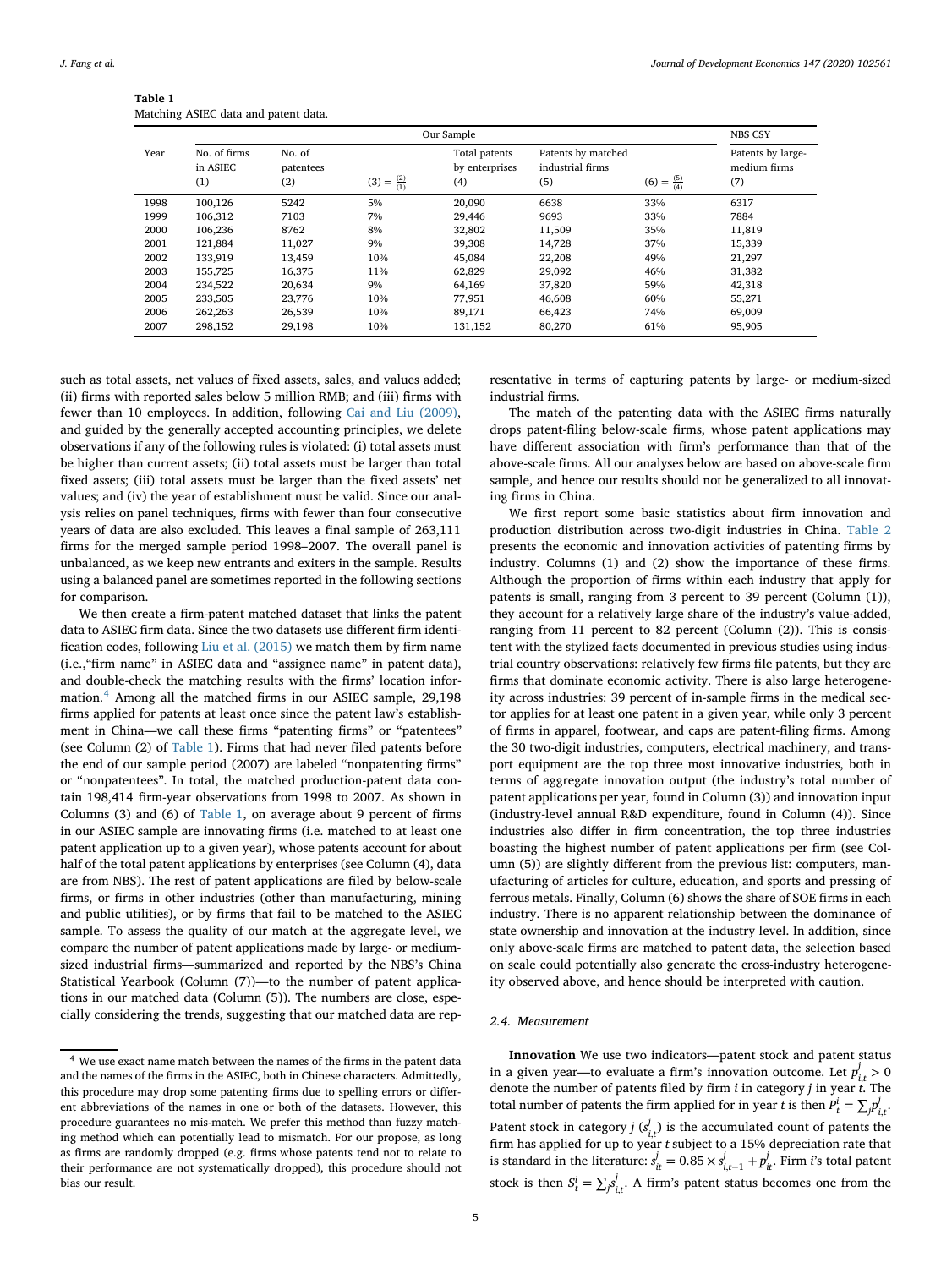**Table 2**

<span id="page-5-0"></span>

| <b>CIC</b> | Manufacturing Industry                | % of firms | % of Value added | Patents | R&D   | Patents per firm | % of SOE |
|------------|---------------------------------------|------------|------------------|---------|-------|------------------|----------|
|            |                                       | (1)        | (2)              | (3)     | (4)   | (5)              | (6)      |
| 13         | Processing of Foods                   | 6.7        | 18.7             | 274     | 0.13  | 0.49             | 21.4     |
| 14         | Food                                  | 22.8       | 42.4             | 917     | 0.32  | 1.32             | 19.7     |
| 15         | Beverage                              | 24.7       | 53.6             | 698     | 0.68  | 1.28             | 32.0     |
| 16         | Tobacco                               | 31.9       | 82.2             | 83      | 0.47  | 1.40             | 91.3     |
| 17         | Textile                               | 4.4        | 14.7             | 869     | 0.62  | 1.50             | 25.7     |
| 18         | Apparel, Footwear and Caps            | 2.8        | 11.3             | 350     | 0.16  | 1.61             | 9.0      |
| 19         | Leather                               | 4.6        | 11.1             | 198     | 0.05  | 1.15             | 7.4      |
| 20         | Timber                                | 6.6        | 14.6             | 165     | 0.05  | 0.93             | 18.0     |
| 21         | Furniture                             | 12.3       | 21.8             | 424     | 0.12  | 1.73             | 5.6      |
| 22         | Papermaking                           | 5.3        | 23.3             | 147     | 0.31  | 0.57             | 17.7     |
| 23         | Print, Reproduction of media          | 6.9        | 24.7             | 101     | 0.09  | 0.56             | 23.8     |
| 24         | Articles for Culture, Edu. And Sports | 18.4       | 28.9             | 1036    | 0.10  | 2.78             | 5.9      |
| 25         | <b>Petroleum Processing</b>           | 10.3       | 46.8             | 101     | 0.49  | 0.79             | 45.0     |
| 26         | Raw Chemical                          | 13.4       | 35.7             | 1222    | 2.94  | 0.79             | 26.2     |
| 27         | Medical                               | 39.0       | 61.5             | 1109    | 2.20  | 0.84             | 26.8     |
| 28         | <b>Chemical Fibers</b>                | 11.6       | 46.9             | 88      | 0.17  | 0.97             | 36.0     |
| 29         | Rubber                                | 15.1       | 33.4             | 201     | 0.43  | 0.71             | 21.8     |
| 30         | Plastics                              | 12.1       | 21.7             | 641     | 0.25  | 0.79             | 9.7      |
| 31         | Nonmetallic Mineral                   | 7.2        | 17.7             | 878     | 0.51  | 0.94             | 24.6     |
| 32         | Pressing of Ferrous Metals            | 6.7        | 63.3             | 566     | 3.88  | 2.49             | 48.4     |
| 33         | Pressing of NonFerrous Metals         | 10.6       | 45.0             | 314     | 0.65  | 1.11             | 36.5     |
| 34         | <b>Metal Products</b>                 | 15.0       | 29.1             | 1136    | 0.66  | 0.96             | 12.4     |
| 35         | General Purpose Machinery             | 20.7       | 44.1             | 1986    | 2.87  | 0.81             | 23.7     |
| 36         | Special Purpose Machinery             | 30.9       | 53.3             | 1869    | 2.64  | 0.95             | 28.0     |
| 37         | <b>Transport Equipment</b>            | 21.0       | 56.6             | 2530    | 8.22  | 1.60             | 34.1     |
| 39         | Electrical Machinery and Equipment    | 24.4       | 51.8             | 4810    | 7.08  | 2.02             | 13.0     |
| 40         | Computers and Other                   | 25.4       | 50.1             | 6518    | 13.62 | 4.33             | 22.6     |
| 41         | <b>Instruments</b>                    | 35.6       | 41.8             | 953     | 1.04  | 1.18             | 23.6     |
| 42         | Art craft and Other                   | 9.0        | 19.3             | 503     | 0.05  | 1.70             | 3.8      |

*Notes:* Column (1) shows the percentage of firms within each industry that apply for patent(s). Column (2) shows the share of industry value added accounted by these firms. Column (3) presents total number of patent applications in that industry per year, and Column (4) presents the total value of R&D expenditure (in billion RMB) in that industry per year. Column (5) shows the average number of patents filed per patenting firm in that industry and the share of SOEs among the innovating firms is shown in Column (6). All statistics reported in this table are averaged across years in our sample, except for Column (4) where R&D data are only available for three years—2001, 2005 and 2006.



Economic and innovation activity of patenting firms by industry.



**Fig. 2.** Histogram of patent stock (in log). *Notes*: The Figure presents firm distribution across patent stock, which is calculated as accumulated count of patents a firm has applied up to 2007 subject to a 15% depreciation rate.

year it filed for its first patent; otherwise, its patent status is zero.

[Fig. II](#page-5-1) presents the distribution of firms' patent stocks  $({S_i}_i)$  in the last year of the sample (2007), which is highly skewed. While an average firm has a stock of 13.2 patents, a median firm has only three patent applications. Among the 29,198 firms with positive patent stock in our matched data, the majority of the innovating firms (29.2 percent) have only one patent each. A few outliers (about 1.38 percent of firms in the matched dataset) have applied for more than 100 patents.

**Production** The ASIEC firm-level dataset contains detailed information about firms' balance sheets and income statements. We use data on income statements such as sales, value added, export shipments, employments, capital stocks, wages, total intermediate inputs, profits, and interest costs to evaluate firm performance and construct the various measures of firm productivity. Balance sheet data on firms' assets and liabilities are useful for measuring firms' credit constraints as well. Since a firm's registration date is also available, we can calculate its age by the difference between the current year and the registration year.

Each firm belongs to an industry according to the four-digit Chinese Industry Classification (CIC) system, which resembles the U.S. Standard Industrial Classification (SIC) system. In 2003, the Chinese classification system was revised to incorporate more details for some industries, while some other industries were merged. To make the industry codes comparable across the entire sample period, we adopt a harmonized classification system, created by [Brandt et al. \(2012\),](#page-17-30) to group industries into more aggregated levels to ensure consistency before and after 2003.

<span id="page-5-1"></span>In the ASIEC, instead of fixed investment, each firm reports the value of fixed capital stock at the original purchase price. These book values are the sum of nominal values from different years, and therefore should not be used directly. Following the general practice for estimating real capital stock (e.g., [Brandt et al., 2012\)](#page-17-30), we use perpetual inventory method in this study. We first impute the real initial capital stock of a firm, depending on whether it was established before or after 1998 (the beginning year of our data sample). $5$  We then back out nominal

<span id="page-5-2"></span><sup>5</sup> If a firm listed in the ASIEC was established after 1998, the initial nominal capital stock is the book value of capital stock that the firm reports for the first time. If a firm was established before 1998, initial capital stock is calculated using information from the 1993 Annual Enterprise Survey to construct estimates of the nominal capital stock's the average growth rate between 1993 and the year that this firm first appears in the ASIEC. The real initial capital stock is then obtained by deflating the nominal capital stock with the investment deflator in that year.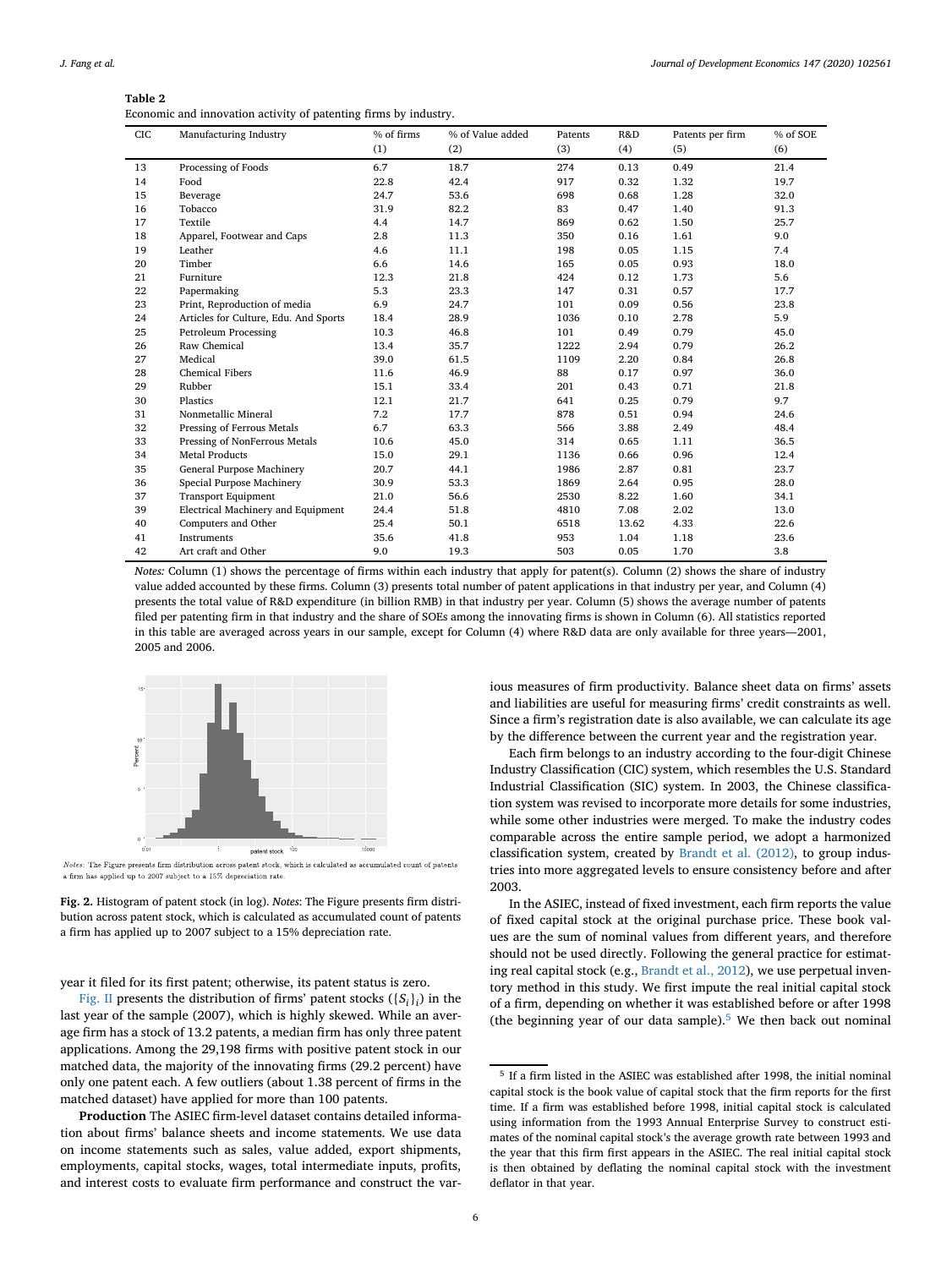capital stock year by year by adding annual nominal fixed investment, which is the change in nominal capital stock between years, assuming an annual depreciation rate of 9 percent. Finally, we deflate annual [investment using the investment price deflator developed by](#page-18-7) Perkins and Rawski (2008).

Another adjustment we made to the data is related to the reported annual employment and wages. The median labor share of value added in our sample is roughly 25 percent, which is significantly lower than the aggregate labor share in the manufacturing sector, reported in the Chinese input-output tables and national accounts (about 50 percent). Following the procedure suggested by [Hsieh and Klenow \(2009\),](#page-17-12) in our productivity estimation, we assume that nonwage benefits are a constant fraction of a firm's wage compensation, where the adjustment factor is calculated such that the sum of imputed benefits and wages across all firms equals 50 percent of the aggregate value added.

**Ownership** Following [Hsieh and Song \(2015\),](#page-17-14) we use two variables in the ASIEC data to classify firm ownership. First, the data provide the share of a firm's registered capital owned by the state, a private person, a collective, a foreigner, or a legal person. A legal person is either another firm or simply a holding company. Second, the data classify the "controlling shareholder" of a firm as the state, a collective, a private person, or a foreigner. We define a firm as state owned if it satisfies one of the following requirements: 1) the registered capital held by the state exceeds 50 percent, or 2) the controlling shareholder for the legal person is the state.

**Productivity** To estimate productivity, we first deflate all nominal variables using corresponding price deflators. In the absence of firm-specific price deflators, we use detailed four-digit industry-specific input and output deflators from [Brandt et al. \(2012\)](#page-17-30) and Brandt et al. [\(2017\). For the sake of robustness and comparability with the literature,](#page-17-34) we measure productivity in the following five ways.

The first measure is the widely used labor productivity, which is calculated as real value added per employee. Given China's low labor share in production, omitting capital is unlikely to provide an accurate estimate of firm productivity. In our analysis, we give greater weight to the other productivity measures. The second measure we consider is the traditional Solow residual. It is constructed as changes in real value added minus the factor share weighted sum of changes in capital stock and employment. ln  $TFP_{it}^S = \ln Y_{it}^j - \alpha_{jt} \ln L_{it}^j - (1 - \alpha_{jt}) \ln K_{it}^j$ , where *i* represents the firm and *j* represents the two-digit industry to which the firm belongs. *Y*, *L*, and *K* indicate real value added, employment, and real capital stock, respectively. Labor share,  $\alpha_{it}$ , is then calculated as the share of wage bill in industry *j*'s nominal value added. Solow-residual-based TFP requires information on the share of factor inputs and can introduce measurement errors. In addition, it assumes perfect competition in both input and output markets. Otherwise, the constructed TFP may reflect monopolist rent, as it is the residual of real value added after subtracting factor inputs. Thus, as a third measure, we follow [Bloom and Van Reenen \(2002\)](#page-17-7) and consider the residual from the OLS regression of real value added on capital and employment with firm fixed effects and industry-year fixed effects:

$$
\ln V_{it}^{j} = \lambda_1 \ln S_{it}^{j} + \lambda_2 \ln K_{it}^{j} + \lambda_3 \ln L_{it}^{j} + \mu_i + \gamma_{j,t} + \epsilon_{it}^{j}.
$$
 (1)

However, estimating the production function using the OLS-FE approach does not control for unobserved productivity shocks, which are potentially correlated with inputs, leading to endogeneity issues. Failing to control for them would cause inconsistent estimates of a firm's production function. To deal with this endogeneity issue, we follow the method proposed by [Olley and Pakes \(1996\),](#page-17-35) Levinsohn [and Petrin \(2003\), and further developed by](#page-17-36) [Ackerberg et al. \(2015\)](#page-17-11) (ACF hereafter) to handle the functional dependence problem. Here we consider two production function specifications: a generalized translog specification which is our preferred specification and a Cobb-Douglas production form. The two estimates are denoted by *TFPACF*,*translog* and *TFPACF*,*CD*, respectively. [Appendix A](#page-15-0) provides further details on the estimation procedure.

**Markup** As was mentioned, since the individual firm's price deflator is unavailable, our TFP measure is calculated based on nominal value added deflated by the industry-specific price deflator. Since the deflator is common across all firms within the same industry, the observed crossfirm TFP variations, following the aforementioned estimation methods, may simply reflect differences in the prices charged by different firms. To obtain further insight, we investigate how firm-specific markups change with patent stocks. To uncover firm-level markups, we follow the recent work of [De Loecker and Warzynski \(2012\),](#page-17-37) who derive the equilibrium markup from a firm's cost minimization problem and express markup in terms of output elasticity of input and input share:

$$
m_{it} = \hat{\theta}_{it}^l (s_{it}^l)^{-1},\tag{2}
$$

where  $s_{it}^l$  is the expenditure share of labor input,  $w_{it}L_{it}/P_{it}Q_{it}$ , and  $\hat{\theta}_{it}^l$  is the estimated output elasticity on labor input (see [Appendix B](#page-15-1) for more details on the derivation).

# <span id="page-6-4"></span><span id="page-6-0"></span>**3. Patent stock and firm performance**

# *3.1. Determinants of Chinese firms' patenting behavior*

Before evaluating the relationship between firm patenting with firm performance, we first ask what factors account for Chinese firms' patenting behaviors. As argued in [Hu et al. \(2017\),](#page-17-2) if patenting decision is driven by technological advancement, as opposed to non-innovation related incentives that affect the propensity to apply for patent, one should expect a tight link between R&D input and patent application. Therefore, studying the determinants of Chinese firms' patenting provides another way to evaluate the significance of Chinese patents.

Since the patent count data are highly dispersed across firms, we estimate a version of the Negative Binomial model to analyze the patent count data:

$$
P_{it} = \exp(\alpha_1 D_{it} \ln P_{it-1} + \alpha_2 D_{it} + \beta' X_{it-1} + \mu_i + \tau_t + \varepsilon_{i,t}),
$$
\n(3)

where  $P_{it}$  is the patent application count of firm *i* at time *t*. Following [Bloom et al. \(2013\),](#page-17-38) we control for both dynamics and fixed effects by adopting a Multiplicative Feedback Model. *Dit* is a dummy variable that equals one when  $P_{it-1} > 0$ , and zero otherwise.<sup>[6](#page-6-1)</sup> Since there is strong persistence in patenting behavior, this lagged dependent variable, *Pi*,*t*−<sup>1</sup> is included. The vector  $X_{it}$  stands for other control variables, including the log of the R&D expenditure (when available), sales, age, exporting firm dummies and SOE dummies (and their interaction with R&D). Lagged observations for  $X_{it}$  are included to mitigate endogeneity issues. We control for time and industry dummies. We also use the "presample mean scaling" method, as in [Blundell et al. \(1999\),](#page-17-39) to control for firm fixed effects in some of the panel regressions.<sup>[7](#page-6-2)</sup> Unfortunately, R&D expenditure data are only available for three years in the ASIEC that we have access to: 2001, 2005 and 2006, hampering the construction of time series of firm-level R&D stocks. Following [Wei et al. \(2017\),](#page-18-0) we control for R&D expenditures from these three years in some regres-sions.<sup>[8](#page-6-3)</sup>

[Table 3](#page-7-0) presents both panel regression estimates based on the three years with R&D data (Panel A) and using the entire sample period

<span id="page-6-1"></span><sup>&</sup>lt;sup>6</sup> The variance of the Negative Binomial is  $exp(x'\beta) + \alpha exp(2x'_{it}\beta)$ , allowing for the variance to be larger than the mean ( $\alpha$  is the over-dispersion measure). This relaxes the restrictions imposed by the Poisson regression ( $\alpha = 0$ ). Given that the unconditional mean of the patent count is much lower than its variance, the Negative Binomial Model is more appropriate than the Poisson Model. Moreover, we find that estimates based on the Poisson model yield qualitatively similar results, which is why we do not report them here.

<span id="page-6-2"></span> $7$  As discussed in [Blundell et al. \(1999\),](#page-17-39) this method relaxes the strict exogeneity assumption required by the approach of [Hausman et al. \(1984\).](#page-17-40)

<span id="page-6-3"></span><sup>&</sup>lt;sup>8</sup> Only firms with R&D expenditure larger than 100 yuan are included in these panel analyses.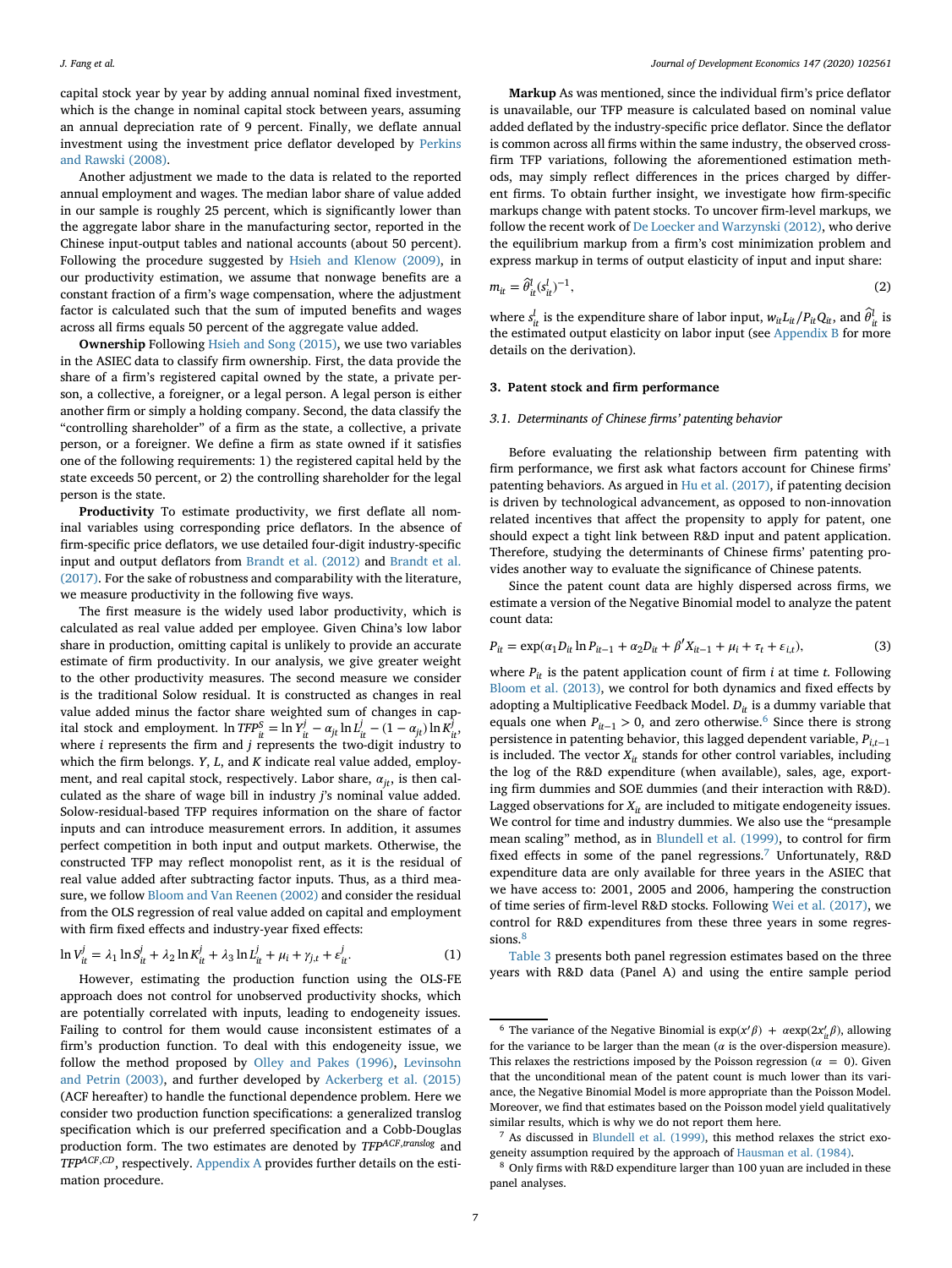| Table 3 |                                                               |  |
|---------|---------------------------------------------------------------|--|
|         | Determinants of patent applications, negative binomial model. |  |

<span id="page-7-0"></span>

| Indept. Var.                              |             | A. With R&D for three years |             | B. Full sample without R&D |             |
|-------------------------------------------|-------------|-----------------------------|-------------|----------------------------|-------------|
|                                           | (1)         | (2)                         | (3)         | (4)                        | (5)         |
| $lnR&D_{t-1}(s.e.)$                       | $0.071***$  | $0.070***$                  | $0.067***$  |                            |             |
|                                           | (0.008)     | (0.009)                     | (0.009)     |                            |             |
| $lnsales_{t-1}(s.e.)$                     | $0.154***$  | $0.154***$                  | $0.150***$  | $0.187***$                 | $0.184***$  |
|                                           | (0.009)     | (0.009)                     | (0.009)     | (0.004)                    | (0.004)     |
| $age_{t-1}(s.e.)$                         | $-0.005***$ | $-0.005***$                 | $-0.004***$ | $-0.004***$                | $-0.004***$ |
|                                           | (0.001)     | (0.001)                     | (0.001)     | 0.000                      | 0.000       |
| $D_{t}^{SOE}(s.e.)$                       | $-0.138***$ | $-0.151$                    | $-0.166$    | $-0.071***$                | $-0.061***$ |
|                                           | (0.027)     | (0.106)                     | (0.106)     | (0.014)                    | (0.014)     |
| $D_{t}^{EX}$ (s.e.)                       | $0.056**$   | $0.056**$                   | $0.058**$   | $0.051***$                 | $0.051***$  |
|                                           | (0.024)     | (0.024)                     | (0.024)     | (0.011)                    | (0.011)     |
| $D_{it}$ ln $P_{t-1}$ (s.e.)              | $0.498***$  | $0.498***$                  | $0.491***$  | $0.459***$                 | $0.452***$  |
|                                           | (0.010)     | (0.010)                     | (0.010)     | (0.005)                    | (0.005)     |
| $D_{\rm t}^{SOE} \ln R \& D_{t-1}$ (s.e.) |             | 0.002                       | 0.006       |                            |             |
|                                           |             | (0.013)                     | (0.013)     |                            |             |
| Pre-sample FEs(s.e.)                      |             |                             | $0.208***$  |                            | $0.153***$  |
|                                           |             |                             | (0.038)     |                            | (0.016)     |
| Firm FEs                                  | No          | No                          | Yes         | No                         | Yes         |
| <b>Industry FEs</b>                       | Yes         | Yes                         | Yes         | Yes                        | Yes         |
| Year FEs                                  | Yes         | Yes                         | Yes         | Yes                        | Yes         |
| Observations                              | 38,565      | 38,565                      | 38,565      | 1,197,426                  | 1,197,426   |

*Notes:* Dependent variable is patent application counts. Estimation is conducted using the Negative Binomial model. Standard errors allow for serial correlation through clustering by firm. A full set of year dummies, industry dummies are included all panel regressions. Columns (1)–(3) include only three year observations as R&D expenditures are only observed for three years in our data. Columns (3) and (5) include the pre-sample mean scaling approach used to estimate fixed effects of firms following Blundell [et al. \(1999\). Robust standard errors clustered at the four-digit industry level are reported in parentheses.](#page-17-39) <sup>∗</sup>, ∗∗ and ∗∗∗ indicate statistical significance at the 10%, 5%, and 1% level, respectively.

(Panel B). According to Panel A, R&D investment contributes positively and significantly to patent applications. This positive relationship between R&D input and innovation output is consistent with findings in previous literature [\(Hu et al., 2017\)](#page-17-2). Compared to other firms in the same industry, larger firms with higher sales and younger firms apply for more patents. SOEs on average are less innovative than POEs as shown by lower patent applications. Finally, exporting firms file for more patents than nonexporting firms. These findings still hold when we examine the full sample (Panel B). Sales and firms' exporting status retain positive and significant coefficients. SOE status, on the other hand, remains to have a significantly negative effect on patenting behavior. As a firm ages, it becomes less innovative.

#### *3.2. Within-firm changes in patent stock and firm performance*

#### *3.2.1. Baseline analysis*

This section examines the relationship between a firm's patenting behavior and the associated changes in its production performance. A patenting firm is the one that is matched with at least one assignee in the patent data (including firms that filed for patents before our sample starting year, 1998). The average patenting firm in China tends to be much larger than the average nonpatenting firm (see [Table 9](#page-16-0) in [Appendix C\)](#page-16-1). Output, value added, capital stock and employment are generally greater by a factor of 3–5. They are also older, exhibit higher capital-to-labor ratios, export more, and have significantly higher revenue shares that are associated with new products. The simple mean comparison, however, does not suggest that the average patenting firm has a higher productivity level and markup than the average nonpatenting firm.

We now examine how within-firm *changes* in patent stock are related to *changes* in firm production and productivity, based on the following regression specification controlling for firm fixed effects and industryyear fixed effects:

where  $Y^j_{it}$  is the outcome variable, such as various measures of productivity, sales, and employment, for firm *i*;  $S$ <sup>*i*</sup><sub>*it*</sub> is the firm's patent stock at *t*; and *j* indicates the unique industry the firm belongs to as reported in the ASIEC database. The inclusion of firm fixed effects,  $\mu_i$ , controls for time-invariant heterogeneity at the firm level. As every firm is classified into one of the four-digit industries, detailed four-digit industry-year fixed effects,  $\gamma_{i,t}$ , control for industry-specific shocks or trends that can affect both firm patenting and the dependent variables simultaneously (e.g., demand shocks). We also control for province fixed effects in all of our regression analyses.

Panel A in [Table 4](#page-8-0) reports the estimation results. It shows that Chinese firm patenting is associated with positive, statistically significant changes in production and productivity within firms. Except for the capital-labor ratio and markup, increases in patent stock are associated with significant increases in all outcome variables under consideration. For example, a 10 percent increase in patent stock implies approximately 1 percent increases in real output and value added, similar rises in capital and employment, and a 3 percent increase in export value.

More importantly, all productivity measures point to the same conclusion: patenting is also significantly correlated with an increase in firm productivity. Our preferred measure of productivity, *TFPACF*,*translog* , increases by 0.26 percent annually on average for a 10 percent increase in patent stock. The other measures of productivity show similar patterns. *TFPACF*,*CD* increases by 0.19 percent for a 10 percent increase in patent stock. Using the OLS-FE measure, a 10 percent increase in patent stock raises a firm's TFP by 0.39 percent. Patent stock's impact on the Solow residual and labor productivity is smaller at 0.14 percent and 0.17 percent, respectively. These observations are especially striking when compared with the U.S. evidence. Using U.S. firm-level data, [Balasubramanian and Sivadasan \(2011\)](#page-17-10) report the elasticity of OLS-FE based productivity to changes in patent stock as 0.0152, about one-third of our estimate using the same productivity measure. Their elasticity, based on the Solow residual, is insignificant and, again only one-third of the elasticity estimated in this study.

<span id="page-7-1"></span>
$$
\ln Y_{it}^j = \beta \ln S_{it}^j + \mu_i + \gamma_{j,t} + \epsilon_{it}^j,
$$
\n<sup>(4)</sup>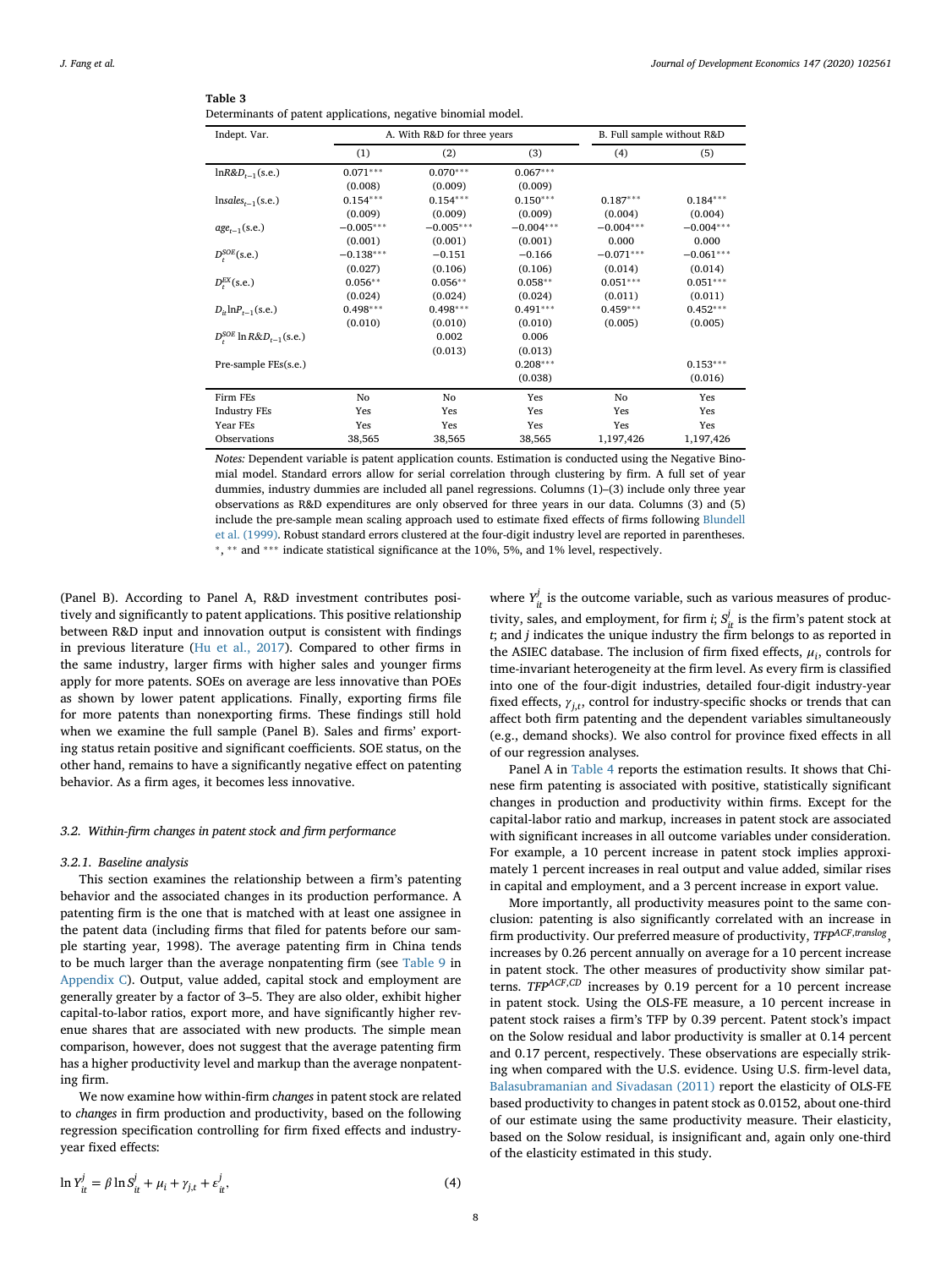| Dept. Var.                                                                                                                                                                                                                                                                                                                                                                               |            | A. Overall Panel |            | <b>B.</b> Balanced Panel |            |          | C. Different Types |         |            |         | D. First-time                                                                                                                                |                       |
|------------------------------------------------------------------------------------------------------------------------------------------------------------------------------------------------------------------------------------------------------------------------------------------------------------------------------------------------------------------------------------------|------------|------------------|------------|--------------------------|------------|----------|--------------------|---------|------------|---------|----------------------------------------------------------------------------------------------------------------------------------------------|-----------------------|
|                                                                                                                                                                                                                                                                                                                                                                                          |            |                  |            |                          | Invention  |          | Utility            |         | Design     |         | Patentee (DID)                                                                                                                               |                       |
|                                                                                                                                                                                                                                                                                                                                                                                          | logS       | (s.e.)           | logS       | (s.e.)                   | logS       | (s.e.)   | logS               | (s.e.)  | logS       | (s.e.)  | Switch                                                                                                                                       | (s.e.)                |
| Productivity                                                                                                                                                                                                                                                                                                                                                                             |            |                  |            |                          |            |          |                    |         |            |         |                                                                                                                                              |                       |
| Labor prod                                                                                                                                                                                                                                                                                                                                                                               | $0.017***$ | (0.004)          | $0.022**$  | (0.010)                  | $0.023**$  | (600, 0) | $0.019***$         | (0.006) | $0.012*$   | (0.007) | $0.0340***$                                                                                                                                  | (0.009)               |
| Solow Residual                                                                                                                                                                                                                                                                                                                                                                           | $0.014***$ | (0.005)          | $0.018*$   | (0.010)                  | 0.01       | (0.012)  | $0.020***$         | (0.007) | 0.006      | (600.0) | $0369***$                                                                                                                                    | (0.011)               |
| OLS-FE                                                                                                                                                                                                                                                                                                                                                                                   | $0.039***$ | (0.005)          | $0.040***$ | (0.011)                  | $0.039***$ | (0.012)  | $0.045***$         | (0.007) | $0.034***$ | (0.008) | $0.0775***$                                                                                                                                  | (0.011)               |
| $\ensuremath{\mathsf{TFP}}^{\ensuremath{\mathsf{ACF}},\ensuremath{\mathsf{CD}}}$                                                                                                                                                                                                                                                                                                         | $0.019***$ | (0.004)          | $0.023***$ | (0.009)                  | $0.028***$ | (0.007)  | $0.020***$         | (0.005) | $0.011*$   | (0.006) | $0.0532***$                                                                                                                                  | (0.008)               |
| TFPACF, Translog                                                                                                                                                                                                                                                                                                                                                                         | $0.026***$ | (0.004)          | $0.031***$ | (0.009)                  | $0.030***$ | (0.007)  | $0.024***$         | (0.005) | $0.027***$ | (0.007) | $0.0664***$                                                                                                                                  | (0.008)               |
| Markup                                                                                                                                                                                                                                                                                                                                                                                   | 0.074      | (0.100)          | 0.312      | (0.339)                  | $-0.021$   | (0.105)  | 0.093              | (0.152) | 0.002      | (0.131) | $-0.523$                                                                                                                                     | (0.317)               |
| Size                                                                                                                                                                                                                                                                                                                                                                                     |            |                  |            |                          |            |          |                    |         |            |         |                                                                                                                                              |                       |
| Output                                                                                                                                                                                                                                                                                                                                                                                   | $0.112***$ | (0.005)          | $0.100***$ | (0.012)                  | $0.114***$ | (0.012)  | $0.118***$         | (0.006) | $0.124***$ | (0.008) | $0.185***$                                                                                                                                   | $\left( 0.011\right)$ |
| Value added                                                                                                                                                                                                                                                                                                                                                                              | $0.108***$ | (0.006)          | $0.097***$ | (0.014)                  | $0.104***$ | (0.014)  | $0.117***$         | (0.008) | $0.116***$ | (0.009) | $0.168***$                                                                                                                                   | (0.013)               |
| Capital stock                                                                                                                                                                                                                                                                                                                                                                            | $0.093***$ | (0.005)          | $0.079***$ | (0.011)                  | $0.091***$ | (0.012)  | $0.094***$         | (0.006) | $0.109***$ | (0.007) | $0.106***$                                                                                                                                   | (0.012)               |
| Employment                                                                                                                                                                                                                                                                                                                                                                               | $0.095***$ | (0.005)          | $0.078***$ | (0.010)                  | $0.091***$ | (0.010)  | $0.099***$         | (0.006) | $0.112***$ | (0.008) | $0.151***$                                                                                                                                   | (0.010)               |
| <b>Other</b>                                                                                                                                                                                                                                                                                                                                                                             |            |                  |            |                          |            |          |                    |         |            |         |                                                                                                                                              |                       |
| Capital-labor ratio                                                                                                                                                                                                                                                                                                                                                                      | $-0.002$   | (0.004)          |            | (0.010)                  | $-0.001$   | (0.010)  | $-0.006$           | (0.005) | $-0.004$   | (0.008) | $-0.0449**$                                                                                                                                  | (0.011)               |
| New product share                                                                                                                                                                                                                                                                                                                                                                        | $1.481***$ | (0.181)          | $1.987***$ | (0.358)                  | $1.694***$ | (0.468)  | $1.727***$         | (0.192) | $1.344***$ | (0.305) | $2.523***$                                                                                                                                   | (0.311)               |
| Export shipment                                                                                                                                                                                                                                                                                                                                                                          | $0.295***$ | (0.026)          | $0.319***$ | (0.055)                  | $0.305***$ | (0.057)  | $0.347***$         | (0.028) | $0.290***$ | (0.042) | $0.534***$                                                                                                                                   | (0.057)               |
| Notes: The dependent variables are patent stock (S' <sub>i</sub> .) in Panel A-C and a dummy variable indicating first-time patenting event in Panel D. All dependent variables, except for the<br>new product share, are logged. The sample for Panel A-C includes only firms that have ever filed for patent and the sample for panel D includes both first-time patentees and all the |            |                  |            |                          |            |          |                    |         |            |         |                                                                                                                                              |                       |
| nonpatentees. All regressions control for                                                                                                                                                                                                                                                                                                                                                |            |                  |            |                          |            |          |                    |         |            |         | firm, four-digit industry, and province fixed effects. The constant terms are omitted to save space. Robust standard errors clustered at the |                       |

nonpatentees. All regressions control for firm, four-digit industry, and province fixed effects. The constant terms are omitted to save space. Robust standard errors clustered at the four-digit industry level are reported in parentheses. \*, \*\* and \*\*\* indicate statistical significance at the 10%, 5%, and 1% level, respectively. four-digit industry level are reported in parentheses. ∗, ∗∗ and ∗∗∗ indicate statistical significance at the 10%, 5%, and 1% level, respectively. Not all patents are created equal. The empirical studies using

patent data in industrial countries quantify patent quality using forward/backward citations, which, unfortunately, are not available in the Chinese patent dataset obtained from NBS. One way to differentiate patents is by type. Invention patents generally possess greater innovation value, as they have to meet the "Substantive Examination", whereas utility model and design patents stress practical use. Here, we reestimate equation [\(4\)](#page-7-1) using subsamples of these three patent types. The regression results are presented in Panel C of [Table 4.](#page-8-0) Increases in all types of patent stocks are positively and significantly associated with increases in various measures of productivity, size, new products' revenue shares, and exports. Most of the elasticities' magnitudes associated with productivity are notably larger for the most inventive type (invention patents).

Lastly, a few points worth mention here. First, since below-scale patent-filing firms are not covered the sample, the above findings are limited to relatively large Chinese firms. To obtain a rough understanding on how the results may differ if small firms were to be considered, we examine among the above-scale firms how TFP-patent elasticities compare between below-median sales firms and above-median sales firms. It turns out that the elasticity for smaller firms is insignificant and lower than that for larger firms which is significantly positive. This implies that the overall TFP-patent elasticity might be smaller than reported here if all firms in the economy are considered. Second, we do not have information on whether a specific patent application is granted in our data set. Suppose granted patents are generally of higher quality and thus presumably correlate more with productivity than unapproved ones. Then our results would provide a lower bound of the estimates for granted patents. Third, since firms may not file for patent immediately after a successful innovation for some reason, the effect of a firm's innovation on productivity may have materialized before the firm applies for patent. Indeed, when regressing the (log) TFP on lead patent stocks using the same regression specification [\(4\),](#page-7-1) we find that the coefficients of lead patent stocks are significant up to three periods and deteriorate afterwards.

# <span id="page-8-0"></span>*3.3. First-time patenting firms: differences-in-differences analysis*

This section adopts an event study approach to examine what happens to a firm's production performance when it applies for patent for the first time. We estimate the following difference-in-differences regression to examine the magnitude and significance of changes in performance after initial patenting event compared to nonpatenting firms in the same four-digit industry:

<span id="page-8-1"></span>
$$
Y_{it}^j = \phi_2 \text{Switch}_{it} + \mu_i + \gamma_{j,t} + \epsilon_{i,t}^j,
$$
\n<sup>(5)</sup>

As previously mentioned, one concern is that increases in measured productivity could reflect increases in markups, as the price deflators used to calculate productivity are common across firms in the same industry. [Table 4,](#page-8-0) however, shows that there is no significant correlation between changes in innovation and changes in markup.

Innovation is often associated with the creation of new products. We thus also regress the share of new products in total revenue on patent stock, controlling for firm fixed effects, industry-year fixed effects, and province fixed effects. As shown in [Table 4,](#page-8-0) a 10 percent increase in patent stock raises the share of a new product by about 15 percent, suggesting that innovation is also associated with new product development in China.

Firm entry and exit dynamics could potentially affect the relationship between patenting and production. However, when restricting the sample to firms that operate throughout the whole sample period (as in Panel B of [Table 4\)](#page-8-0), we find similar results. Increases in patent stock remain associated with significant increases in TFP, firm size, new product revenue shares, and export shipments. The elasticities are even larger for this restricted sample.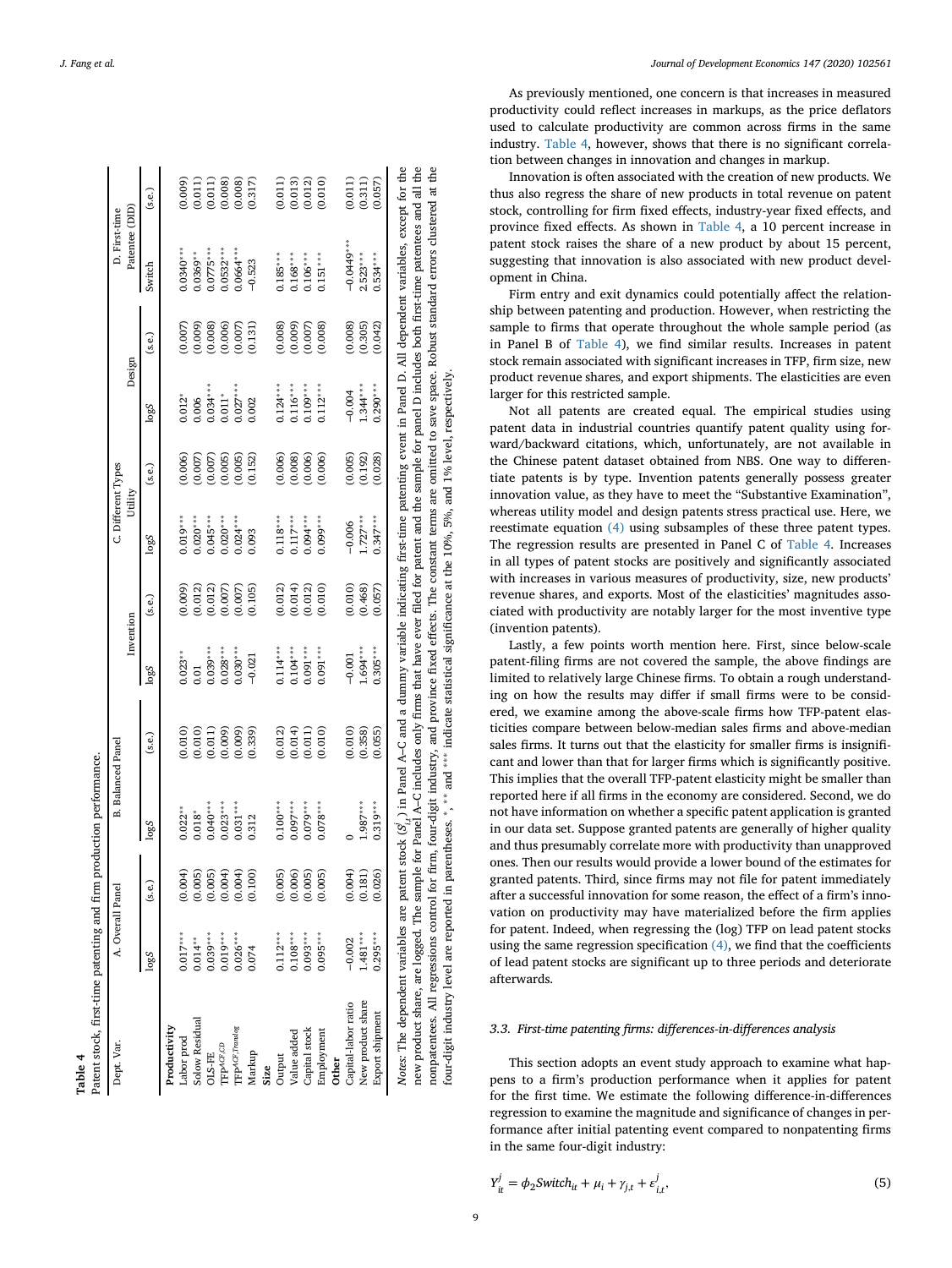| Table 5 |                        |
|---------|------------------------|
|         | Match sample analysis. |

<span id="page-9-2"></span>

| Variables                                                      | A: Probit             |                         | B: Differences in pre-patenting characteristics |            |             |
|----------------------------------------------------------------|-----------------------|-------------------------|-------------------------------------------------|------------|-------------|
|                                                                |                       | First-time<br>Patentees | Non-Patentees                                   | Difference | t-statistic |
| $ln(age_{it-1})$                                               | $0.020**$<br>(0.008)  | 2.34                    | 2.35                                            | $-0.01$    | 0.43        |
| $ln(employment_{it-1})$                                        | $0.243***$<br>(0.006) | 5.64                    | 5.64                                            | 0.01       | 0.81        |
| $D_{it-1}^{SOE}$                                               | $0.043**$<br>(0.018)  | 0.18                    | 0.19                                            | $-0.01$    | 0.28        |
| $D_{it-1}^{EX}$                                                | $0.174***$<br>(0.014) | 0.45                    | 0.45                                            | 0.00       | 0.86        |
| $\ln\mathit{TFP}^\mathit{ACF, Translog}$<br>$it-1$             | $0.111***$<br>(0.008) | 2.10                    | 2.08                                            | 0.02       | 0.55        |
| $\Delta\ln\mathit{TFP}^\mathit{ACF, Translog}_\cdot$<br>$it-1$ | $-0.014$<br>(0.010)   | 0.04                    | 0.04                                            | 0.00       | 0.81        |
| Observations                                                   | 434,692               |                         |                                                 |            |             |

*Notes:* Panel A tests whether covariates chosen for matching are significant determinants of the firsttime patenting status. It shows the coefficients of the Probit regression results. <sup>∗</sup>, ∗∗ and ∗∗∗ indicate statistical significance at the 10%, 5%, and 1% level, respectively. Industry, location and year fixed effects are also controlled for. Panel B compares the pre-patenting mean of patenting treatment group and control group.

where *Switch*<sub>it</sub> = 1 if  $t \geq t_0$  and  $t_0$  is the first year that firm *i* filed for a patent. Different from the previous section, the sample includes both first-time patenting firms and nonpatenting firms.<sup>[9](#page-9-0)</sup>

Panel D of [Table 4](#page-8-0) summarizes the estimates of  $\phi_2$  for each outcome variable. Except for markups and capital-labor ratios,  $\phi_2$  is estimated to be positive and significant (each at 1 percent) for all outcome variables, consistent with previous within-firm analyses. Based on our preferred measure of TFP, using the ACF method and translog production specification, we find an increase of 0.07 log points in TFP for patenting firms compared with nonpatenting firms in the same industry. The relative increases in output and value added are both in the magnitude of 0.17–0.19 log points, while the increases in capital and labor input are slightly smaller (in 0.11 and 0.15 log points, respectively). In addition, there is an approximately 2.5 percent increase in new product share in total revenue and an increase of 0.53 log points in export value. The markup coefficients in regressions are negative and not significant. Furthermore, its  $R^2$  is low compared to those of other outcome variables. We view these results as evidence of the insignificance of the relationship between patent stock and markup, which helps to validate TFP measures in these specifications.

**Matched Sample Analysis** The difference-in-differences approach specified in equation [\(5\)](#page-8-1) requires the strong assumption that, prior to initial patenting, patenting firms follow similar trajectories in outcome variables as those of nonpatenting firms in the same industry. To ensure that the difference in production outcome is caused by a change in firm innovation status rather than a preexisting difference in firm performance, here, we improve the baseline difference-in-differences analysis by adopting a matched sample analysis.

First, for each first-time patentee, we identify a matching nonpatenting firm using the Propensity-Score Matching (PSM) method. Based on the findings in [Table 3,](#page-7-0) we specify a list of matching covariates as key determinants of patenting status: firm size, age, ownership, and export status. Since we are most interested in a firm's productivity change after initial patenting, we also include the level and growth rate of *TFPACF*,*Translog* as one of the matching characteristics to ensure that the treatment firm and matched control firm follow similar productivity patterns before first-time patenting. Then, each patenting firm is paired with a nonpatenting firm in the same industry-year, which is selected

<span id="page-9-0"></span><sup>9</sup> Since our panel spans just over 10 years, we include only firms that have at least three-year observations before and after switching from being nonpatenting firms to patenting firms.

so as to have the closest distance in prepatenting characteristics to the patenting firm.<sup>[10](#page-9-1)</sup> [Appendix D](#page-16-2) explains the PSM method in more details.

Panel A of [Table 5](#page-9-2) checks whether the covariates selected are important determinants of change in patenting status. In the Probit model, the dependent variable is a dummy that equals one if a firm is in the treatment group, and zero otherwise. The result shows that all covariates, except for TFP growth, are, indeed, significant determinants of firsttime patenting status. Having never patented before, firms are more likely to start innovating if they are larger, more mature, or productive, or if they are exporting/SOE firms operating in the same industry-year. Panel B in [Table 5](#page-9-2) checks the validity of our matching procedure by showing the matching balance test, which is based on a pairwise *t*-test comparison between treatment firms and matched control firms. There are no significant differences between the key determinants of patenting likelihoods across the treatment and control samples. The propensity scores' density plots for the treatment and control groups before and after matching further confirm that the matching procedure provides a solid foundation for the difference-in-differences estimation [\(Fig. III\)](#page-10-1).

The post-patenting changes in production performance of all matched pairs are then compared using the difference-in-differences method. First, Panel A of [Table 6](#page-10-2) reports the average treatment effect in a univariate difference-in-differences analysis (see [Appendix D](#page-16-2) for more details). The results are qualitatively similar to the benchmark difference-in-differences results in Panel D of [Table 4,](#page-8-0) but the elasticities are larger. Relative to the nonpatenting peers in the same industryyear, first-time patentees experience an average increase of around 7 percent in *TFPACF*,*Translog* , and around 6 percent in *TFPACF*,*CD* per year in the three years following initial innovation.

To explore the time-series dimension of the difference-in-differences analysis, we run the following regression using both the treatment and control groups:

<span id="page-9-3"></span>
$$
\ln Y_{it}^{j} = \sum_{z=-2k-1,0,1,2+} \psi_{1}^{z} \text{Patternte} e_{it}^{j} \times \text{Switch}_{it}^{z} +
$$
\n
$$
\sum_{z=-2k-1,0,1,2+} \psi_{2}^{z} \text{Switch}_{it}^{z} + \psi_{3} \text{Patternte} e_{it}^{j} + \gamma_{j,t} + \varepsilon_{i,t}^{j},
$$
\n(6)

where *Patentee* is a dummy that equals one for the treatment firms, and zero for control firms. *Switch* $^z$ <sup>*it*</sup> is a dummy that equals one if

<span id="page-9-1"></span> $^{10}$  The results are largely unchanged when more than one nonpatenting firms are matched with a given patenting firm as control groups.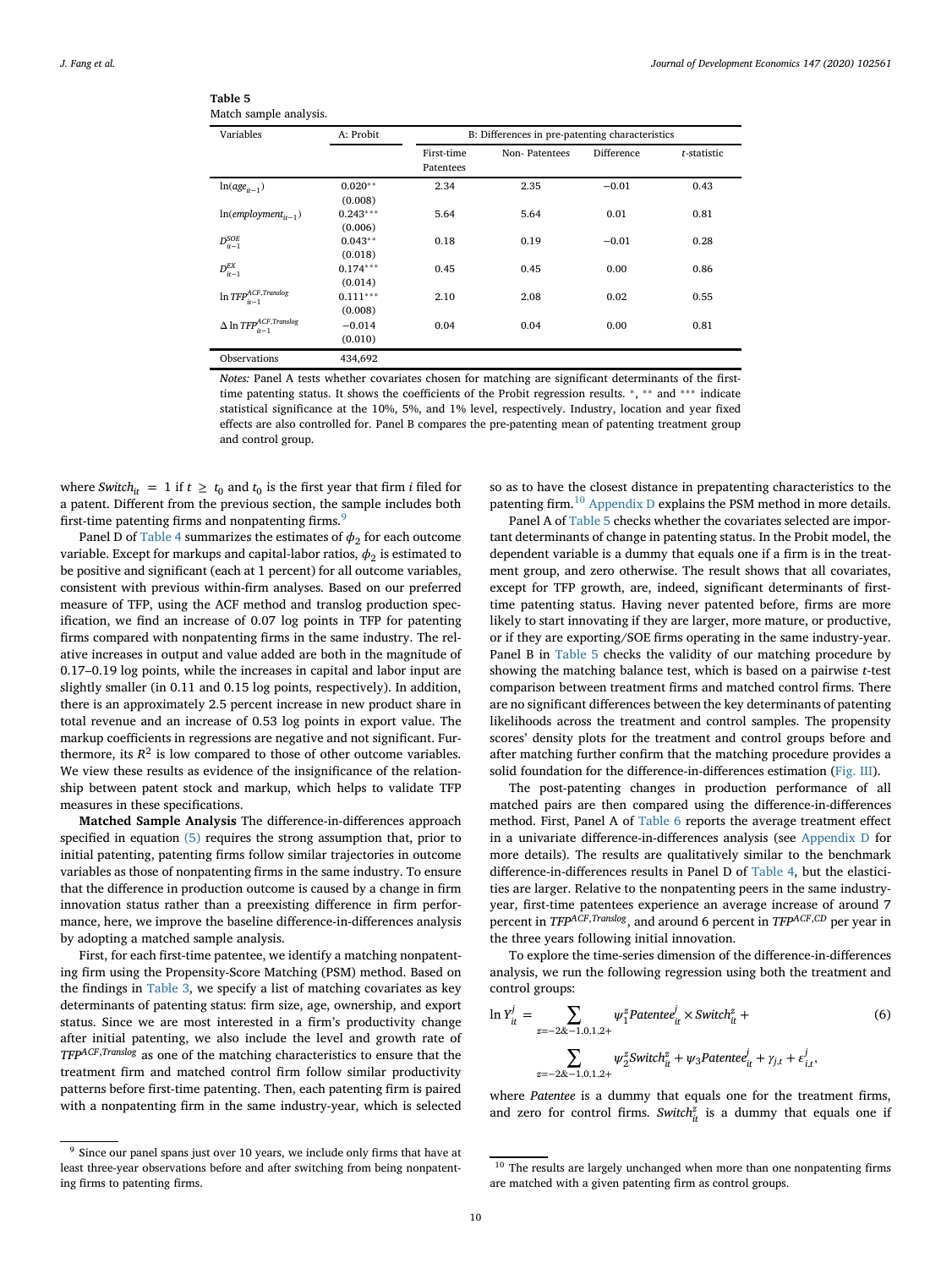

**Fig. 3.** Propensity score density plots.

**Table 6**

<span id="page-10-2"></span>Patenting and TFP: Difference-in-differences analysis (PSM).

|                                               | TFPACF,CD   | TFPACF, Translog |
|-----------------------------------------------|-------------|------------------|
| A. Univariate Analysis                        |             |                  |
| Diff-in-Diff                                  | $0.058***$  | $0.071***$       |
|                                               | (0.011)     | (0.014)          |
| Number of obs                                 | 48,964      | 48,964           |
| <b>B.</b> Regression Analysis                 |             |                  |
| Patentee $\times$ Switch <sup>-2&amp;-1</sup> | $0.024*$    | 0.008            |
|                                               | (0.014)     | (0.015)          |
| Patentee $\times$ Switch <sup>0</sup>         | $0.032*$    | 0.025            |
|                                               | (0.018)     | (0.018)          |
| Patentee $\times$ Switch <sup>1</sup>         | $0.043**$   | $0.046**$        |
|                                               | (0.020)     | (0.020)          |
| Patentee $\times$ Switch <sup>2+</sup>        | $0.056***$  | $0.065***$       |
|                                               | (0.021)     | (0.022)          |
| <b>Patentee</b>                               | $0.037**$   | 0.001            |
|                                               | (0.018)     | (0.020)          |
| Switch <sup><math>-2k-1</math></sup>          | $-0.040***$ | $-0.039**$       |
|                                               | (0.013)     | (0.015)          |
| Switch <sup>0</sup>                           | $-0.077***$ | $-0.096***$      |
|                                               | (0.020)     | (0.022)          |
| Switch <sup>1</sup>                           | $-0.100***$ | $-0.127***$      |
|                                               | (0.023)     | (0.026)          |
| Switch $2+$                                   | $-0.148***$ | $-0.190***$      |
|                                               | (0.032)     | (0.036)          |
| Number of obs                                 | 78,141      | 78,141           |
| $R^2$                                         | 0.627       | 0.765            |

*Notes:* This table reports difference-in-differences analyses using propensity-score matched samples. Panel A reports the average change in TFP in the three years following (and including) the intial patenting of the treatment group compared with that of the control group. The details of this analysis is in [Appendix D.](#page-16-2) Panel B reports regression analyses of the treatment and the control groups' TFP, as specified in equation [\(6\).](#page-9-3) The constant terms are omitted to save space. Robust standard errors clustered at the four-digit industry level are reported in parentheses. <sup>∗</sup>, ∗∗ and ∗∗∗ indicate statistical significance at the 10%, 5%, and 1% level, respectively.

a matched-pair's observation is from *z* years before or after the initial patenting year and zero otherwise. Here, for each matched pair, *z* = −2*&* − 1*,* 0*,* 1*,* and 2 + *,* denoting one and two years before the initial patenting date, the year in which the firm first applies for a patent, the first year after the application, and the second and third years after the initial patenting.  $\gamma_{it}$  captures the industry-year fixed effects. We

<span id="page-10-1"></span>have included only observations starting from three years before the initial patenting year and ending three years after patenting.

The results are shown in Panel B of [Table 6.](#page-10-2) First, the regression analysis confirms that our PSM-based match was valid, as the coefficient of the interaction term, *Patentee* × *Switch*−2*&*−<sup>1</sup> is not statistically significant for the case of TFP*ACF*,*Translog* , since TFP*ACF*,*Translog* is one of the matching characteristics. More interestingly, it provides additional insight into the timing of firms' TFP increases after initial patent application. Significant differences in TFP growth between a first-time patentee and nonpatentee firm appear one year after patenting, and become even larger during the second and third years.

The evidence from first-time patentees further confirms the findings in the analysis of within-firm changes. Changes in firm production performances are significant, especially with regard to productivity, which is associated with changes in patent stock and status.

### <span id="page-10-0"></span>**4. Overtime Changes and the role of patent subsidy programs**

As discussed in Section [2.2,](#page-3-3) during our sample period of 1998–2007, different provinces across China sequentially introduced patent subsidy programs which have been found to cause the increase in the number of patent filings for Chinese firms [\(Li, 2012;](#page-17-1) [Lei et al., 2012\)](#page-17-26), as they largely reduce the cost of seeking patent protection and increase the overall return of patenting. If patent applications were induced by government policies rather than by commerical proposes, it is reasonable to expect their relationship with firm real production performance would be rather weak. Furthermore, if the share of patent applications induced by policies rises over time, as these policies were gradually launched across different regions and it takes time for information about such a program to spread among firms, we would expect the positive relationship between TFP and patents to deteriorate with time.

To examine how the relationship between patent application and productivity growth changes over time, we augment regression (4) with the interaction terms between the year dummy and ln*S*. The yearspecific elasticity is then calculated as the sum of the coefficient of ln*S* and that of the corresponding interaction term. [Fig. IV](#page-11-1) presents the time variations in the elasticity. We find that the previous speculation is indeed the case: the TFP-patent elasticity has declined as time elapses, although it is positive and significant throughout the entire sample period.

To test whether the erosion in the TFP-patent elasticity is indeed related to the patent subsidy policies, we run the following regression utilizing the different timing of the enforcement of the policies across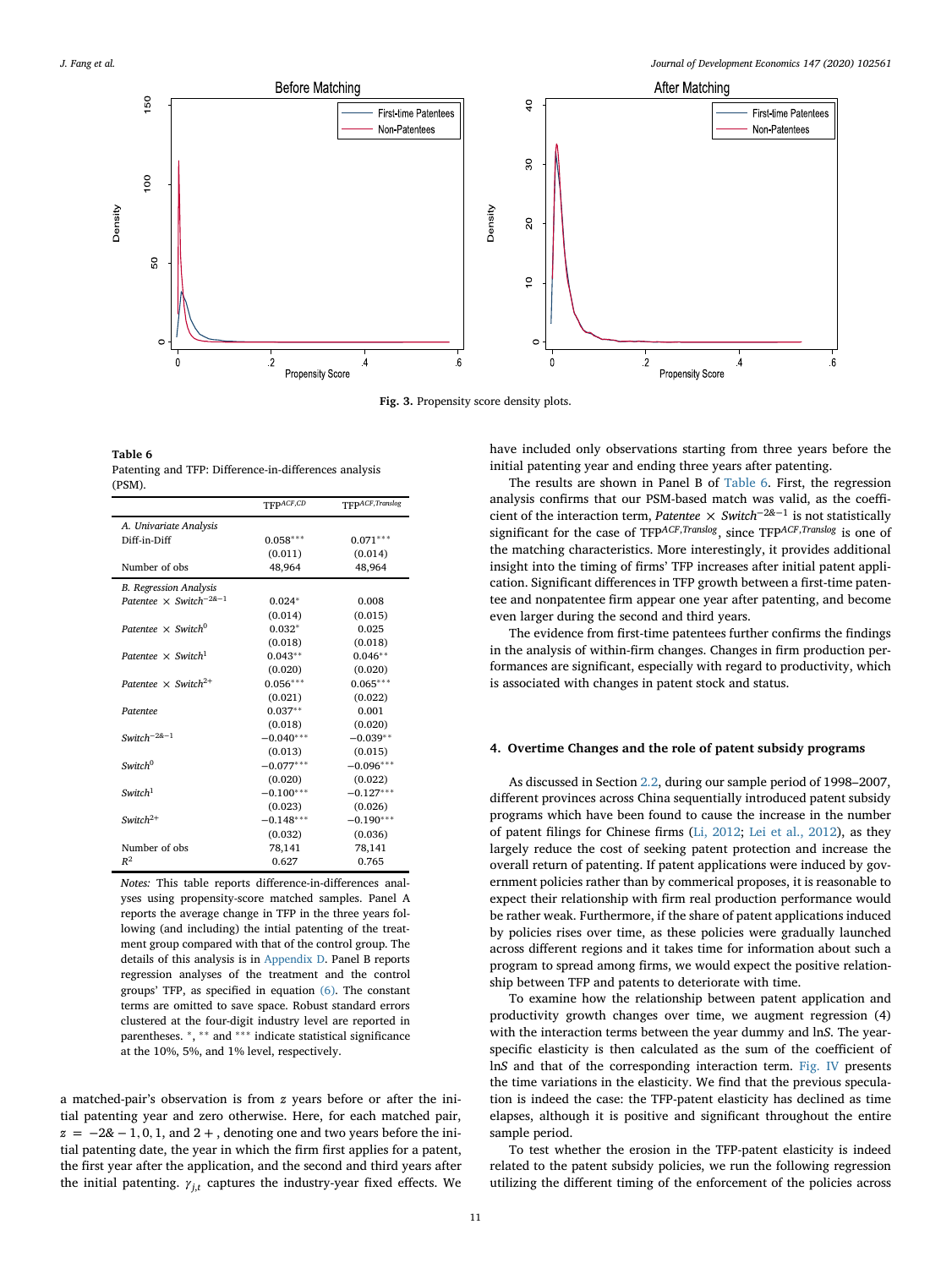

**Fig. 4.** Overtime Changes in Patent Elasticity of TFP. *Notes*: The solid line presents the dynamics of the estimated elasticity of changes in TFP to withinfirm changes in patent stock. The two dotted lines indicates the upper and lower bound of 95% confidence intervals.

provinces:

<span id="page-11-3"></span>
$$
\ln \text{TFP}_{it}^{j} = \delta_1 \ln S_{it}^{j} + \delta_2 D_{it}^{PATSUB} + \delta_3 D_{it}^{PATSUB} \ln S_{it}^{j} + \mu_i + \gamma_{j,t} + \varepsilon_{it}^{j}, \tag{7}
$$

| Table 7                                         |  |  |  |
|-------------------------------------------------|--|--|--|
| The role of patent subsidy and state ownership. |  |  |  |

where  $D_{it}^{PATSUB} = 1$  if the subsidy program is introduced in that province before or in year *t*, and otherwise zero. We focus on our preferred TFP measure—TFP<sup>ACF,Translog</sup>.  $\delta_3$  thus measures the policy-induced change in the TFP-patent elasticity. Column (1) of [Table 7](#page-11-2) shows that  $\delta_3$  is significantly negative. 10 percent increase in patent stock is associated with 0.43 percent TFP growth before the introduction of the patent subsidy policy, while it is associated with 0.26 percent after the policy is launched. The introduction of patent subsidy decreases the TFP-patent elasticity by 0.17 percent, indicating that the quality of applied patents has declined.

# <span id="page-11-0"></span>**5. The role of state ownership**

<span id="page-11-1"></span>A unique feature of the Chinese economy is the prevailing existence of SOEs, which are often viewed as less productive than POEs, and [not completely driven by profit maximization purposes \(Song et al.,](#page-18-3) 2011). A simple comparison between an average SOE and an average POE presented in [Fig. V](#page-12-0) reveals that despite lower R&D intensity, POEs generally have higher patent intensity (number of patent applicationsto-sales ratio). Thus, consistent with [Wei et al. \(2017\),](#page-18-0) the average SOE produces much lower patents per yuan of R&D.

The natural question is whether there is any significant difference between SOEs and POEs in terms of the relationship between their patenting behavior and productivity growth. To answer this question,

<span id="page-11-2"></span>

| Indept. Var.                | Patent Subsidy<br>Program |                        |                        |                                                      | SOEs vs. POEs                                 |                        |                                |                        |                        |
|-----------------------------|---------------------------|------------------------|------------------------|------------------------------------------------------|-----------------------------------------------|------------------------|--------------------------------|------------------------|------------------------|
|                             |                           | Baseline               |                        | Selection                                            |                                               |                        | Including R&D Exporting Status | Subsidy                | Leverage               |
|                             | (1)                       | (2)                    |                        | (3)                                                  |                                               | (4)                    | (5)                            | (6)                    | (7)                    |
|                             |                           |                        | A. Balanced<br>Panel   | <b>B.</b> Constant<br>Ownership                      | C. Balanced &<br>Constant                     |                        |                                |                        |                        |
| $ln S$                      | $0.043***$<br>(0.006)     | $0.019***$<br>(0.004)  | $0.020**$<br>(0.009)   | $0.018***$<br>(0.005)                                | 0.017<br>(0.012)                              | 0.012<br>(0.008)       | $0.019***$<br>(0.004)          | $0.017***$<br>(0.004)  | $0.013***$<br>(0.005)  |
| $D^{PATSUB}$ lnS            | $-0.017***$<br>(0.007)    |                        |                        |                                                      |                                               |                        |                                |                        |                        |
| $D$ <i>PATSUB</i>           | $0.035***$<br>(0.005)     |                        |                        |                                                      |                                               |                        |                                |                        |                        |
| $D^{SOE}$ ln $S$            |                           | $0.029***$<br>(0.006)  | $0.035***$<br>(0.010)  | $0.029**$<br>(0.011)                                 | $0.044**$<br>(0.022)                          | 0.016<br>(0.013)       |                                | $0.029***$<br>(0.006)  | $0.029***$<br>(0.006)  |
| $D$ SOE                     |                           | $-0.057***$<br>(0.011) | $-0.082***$<br>(0.018) | $\overline{\phantom{0}}$<br>$\overline{\phantom{a}}$ | $\overline{\phantom{a}}$<br>$\qquad \qquad -$ | $-0.083***$<br>(0.024) |                                | $-0.057***$<br>(0.011) | $-0.057***$<br>(0.011) |
| $D^{SOE}$ ln $R&D$          |                           |                        |                        |                                                      |                                               | $0.010**$<br>(0.004)   |                                |                        |                        |
| lnR&D                       |                           |                        |                        |                                                      |                                               | $0.008***$<br>(0.002)  |                                |                        |                        |
| $D^{XSOE}$ ln $S$           |                           |                        |                        |                                                      |                                               |                        | $0.029***$<br>(0.007)          |                        |                        |
| $D$ <sup>NXSOE</sup> ln $S$ |                           |                        |                        |                                                      |                                               |                        | $0.023***$<br>(0.008)          |                        |                        |
| $D^{XSOE}$                  |                           |                        |                        |                                                      |                                               |                        | $-0.021$<br>(0.015)            |                        |                        |
| <b>DNXSOE</b>               |                           |                        |                        |                                                      |                                               |                        | $-0.078***$<br>(0.012)         |                        |                        |
| <b>SUBlnS</b>               |                           |                        |                        |                                                      |                                               |                        |                                | 0.003<br>(0.003)       |                        |
| SUB                         |                           |                        |                        |                                                      |                                               |                        |                                | $0.011*$<br>(0.006)    |                        |
| LEVInS                      |                           |                        |                        |                                                      |                                               |                        |                                |                        | $0.011***$<br>(0.004)  |
| LEV                         |                           |                        |                        |                                                      |                                               |                        |                                |                        | 0.000<br>(0.006)       |
| $R^2$<br>N umber of obs     | 0.943<br>142,717          | 0.943<br>142,717       | 0.948<br>26,310        | 0.945<br>121,980                                     | 0.952<br>19,620                               | 0.969<br>53,166        | 0.943<br>142,717               | 0.943<br>142,717       | 0.943<br>142,717       |

*Note*: Dependent variable is TFP*ACF*,*Translog* . Column (1) reports the regression results of specification [\(7\)](#page-11-3) and Columns (2)–(3) report the results based on equation [\(8\).](#page-12-1) Columns (4)–(7) build on regression (8) by adding additional explanatory variables. All regressions control for firm, province and four-digit industry-year fixed effects. The constant terms are omitted to save space. Robust standard errors clustered at the four-digit industry level are reported in parentheses. \*, \*\* and \*\*\* indicate statistical significance at the 10%, 5%, and 1% level, respectively.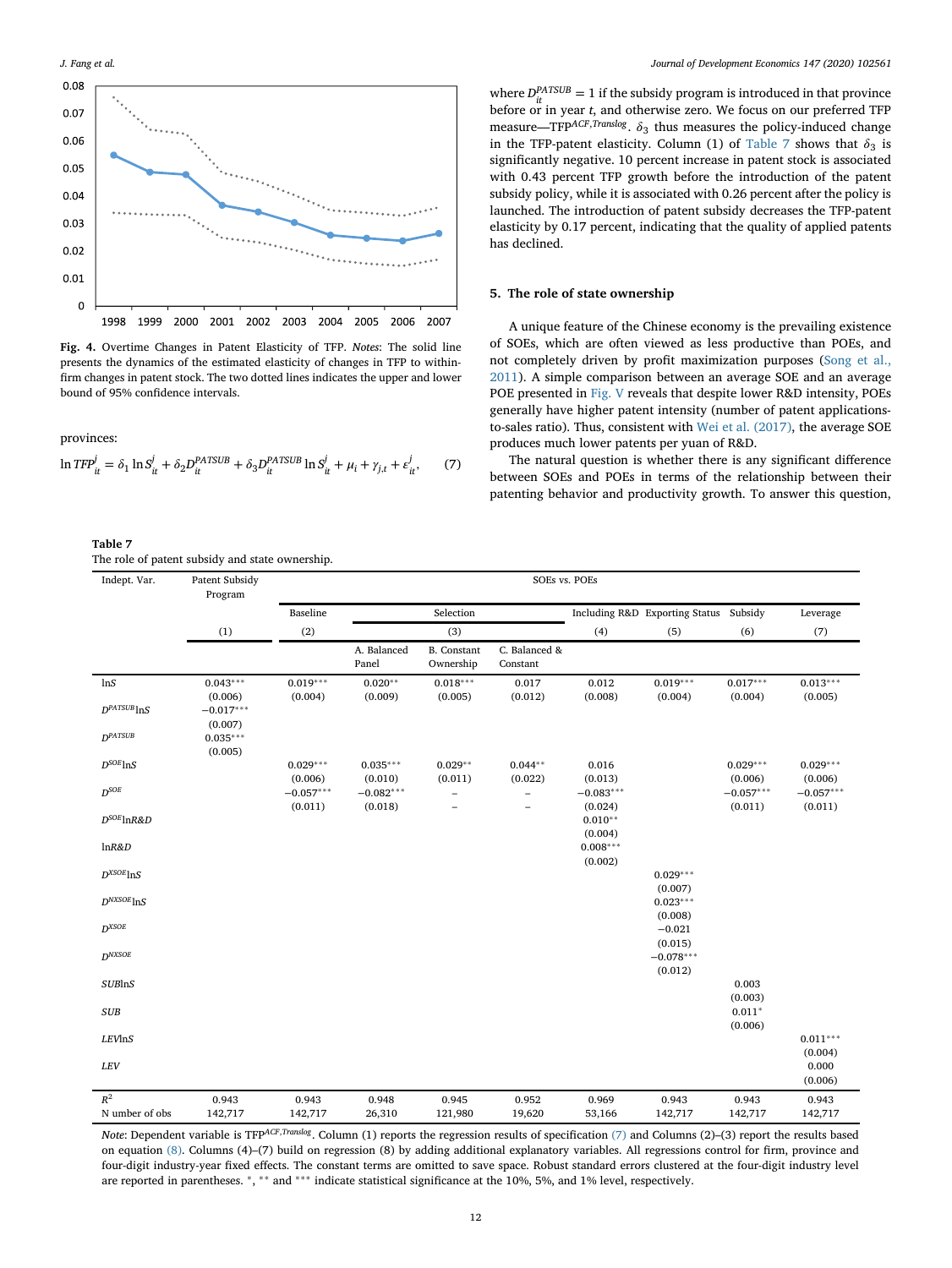

**Fig. 5.** Innovation Behavior: SOEs vs. POEs. *Note*: The figure compares R&D expenditure-to-sales ratio and patent application-to-sales ratio of an average patenting SOE with an average patenting POE. R&D expenditure data are available for only three year in our dataset.

we run the following regression:

<span id="page-12-1"></span> $\ln TFP^j_{it} = \lambda_1 \ln S^j_{it} + \lambda_2 D^{SOE}_{it} + \lambda_3 D^{SOE}_{it} \ln S^j_{it} + \mu_i + \gamma_{j,t} + \epsilon^j_i$ *it,* (8)

where  $D^{SOE}$  is a dummy variable that equals one if the firm is stateowned and zero otherwise.

Column (2) in [Table 7](#page-11-2) shows the estimation results for regression specification [\(8\).](#page-12-1) As expected, SOEs generally have lower productivity levels than POEs as demonstrated by the negative and significant  $\lambda_2$ . Surprisingly, the positive correlation between changes in patent stock and changes in productivity is actually higher for SOEs (as shown by the significantly positive estimates of  $\lambda_3$ ), suggesting that SOEs are potentially better at adapting new in-house innovations to improve productivity.

**Sample Selection Bias** First, we investigate whether this observation is simply an outcome of sample selection bias. There are two sources of selection bias. First, POEs are generally more dynamic: more POEs enter and exit the market than SOEs do. It is possible that some innovative, but small, POEs may not have survived and were dropped from the sample. To control for this possibility, we rerun the regression (8) using a balanced panel of surviving firms. Second, our sample period (1998–2007) covers an important period of reforms in China, the SOE reforms, which began in late 1990s and were gradually phased out after 2001. Except for large SOEs in strategic sectors (e.g., energy, electricity, telecommunications, and banking), the majority of small-tomedium SOEs were either privatized or closed [\(Hsieh and Song, 2015\)](#page-17-14). Thus, a significant fraction of less productive firms has switched from being state owned to privately owned. These firms may appear as POEs in the latter part of the sample, thereby biasing the SOE-POE comparison. To address the selection bias generated by changes in ownership status, we rerun regression (8) for a more restricted sample excluding firms that switched ownership over our sample period.<sup>[11](#page-12-2)</sup> We label the sample "constant ownership". Finally, to correct for both firm dynamics and ownership-switching biases simultaneously, we consider a sample that includes only surviving firms that never changed ownership over the sample period ("balanced and constant ownership").

Columns (3.A)-(3.C) in [Table 7](#page-11-2) show the estimation results based on three different samples: the balanced panel, constant ownership, and balanced and constant ownership samples,  $\lambda_3$  is positive and significant for each of the three samples examined. In addition, the coefficient is the highest for the most restrictive sample (balanced and constant ownership). Using alternative TFP measures do not alter these findings. Moreover, when we differentiate patents by types and investigate which

<span id="page-12-3"></span>

Notes: The solid line presents the dynamics of the estimated elasticity of changes in TFP to within-firm changes in patent stock. The two dotted lines indicates the upper and lower bound of 95% confidence intervals

**Fig. 6.** Overtime Changes in TFP-patent elasticity gap between SOEs and POEs. *Notes*: The solid line presents the dynamics of the estimated elasticity of changes in TFP to within-firm changes in patent stock. The two dotted lines indicates the upper and lower bound of 95% confidence intervals.

<span id="page-12-0"></span>types of patents SOEs are particularly good at adapting, we find that  $\lambda_3$ is significantly positive for all three types, with a slightly higher value for design patent applications.

**Biased Patent Protection** The finding that SOEs are better than POEs at associating new innovation with productivity growth may be somewhat surprising given that SOEs are known to be less innovative and less efficient. Since the conventional role of patents is to deter copying and to preempt unauthorized entry, patent applications may generate IPR protection value for the patenting firm in additional to its technological value. Hence, one concern is that the higher TFP-patent elasticity for SOEs simply reflects the better legal protection enjoyed by SOEs. Especially, it has been argued that in the absence of effective IPR protection, state ownership acts as an alternative mechanism providing protection against expropriation through administrative measures by the government or through the courts, which often rule in their favor [\(Snyder, 2011\)](#page-18-8). To test if it is the biased IPR protection that drives the result, we extend regression (8) by including two additional control variables: R&D and its interaction with the SOE dummy. The idea is to use this alternative measure of technology—R&D expenditure—to approximate the unobserved technology and to use patent stock to represent the IPR protection premium. Unfortunately, the ASIEC data we have access to only provide R&D expenditure for three years—2001, 2005, and 2006. Nevertheless, Column (4) of [Table 7](#page-11-2) shows the estimation result: the coefficient of  $\ln S \times D^{SOE}$  is no longer significant, but the coefficient of the interaction term between R&D and SOE dummy is positive and significant. This evidence suggests that the higher TFP return to SOEs' innovation does not seem to come from the patent protection premium but may reflect their technological value.

**Biased Effect of Trade Liberalization** Has the TFP-patent elasticity always been higher for SOEs than for POEs through the whole sample period? By introducing triple interaction terms between ln*S*, SOE dummy, and year dummies into regression (8), we find that the SOE–POE gap is especially significant after 2001 and increases slightly over time towards the end of the sample [\(Fig. VI\)](#page-12-3), somewhat coinciding with the divergence in patenting behavior that we observed between ownership types in the data.

A major event took place around 2001: China's WTO accession. To explore that if trade liberalization has benefited exporting SOEs disproportionately more than POEs in terms of the higher measured TFP return of innovation, we divide SOEs into exporting SOEs (indicated by dummy variable *DXSOE*) and nonexporting ones (*DNXSOE*) in regression (8). Column (5) of [Table 7](#page-11-2) shows that both exporting SOEs and nonexporting SOEs observe similarly significantly higher elasticities than the privately-owned firms, indicating that accession to WTO does not have direct biased effect on TFP-patent elasticity towards SOEs. However, it is worth noting that this finding does not preclude the indirect effect of trade liberalization through, for example, input-output linkages. Specifically, [Li et al. \(2015\)](#page-17-41) argue that the external demand boosted by the WTO access benefits upstream SOEs by allowing them to extract more rents from competitive and liberalized downstream

<span id="page-12-2"></span><sup>11</sup> Among the 142,717 firms in our merged patent-ASIEC sample, 20,737 of them changed ownership, accounting for 14.5 percent of the firms in the benchmark sample.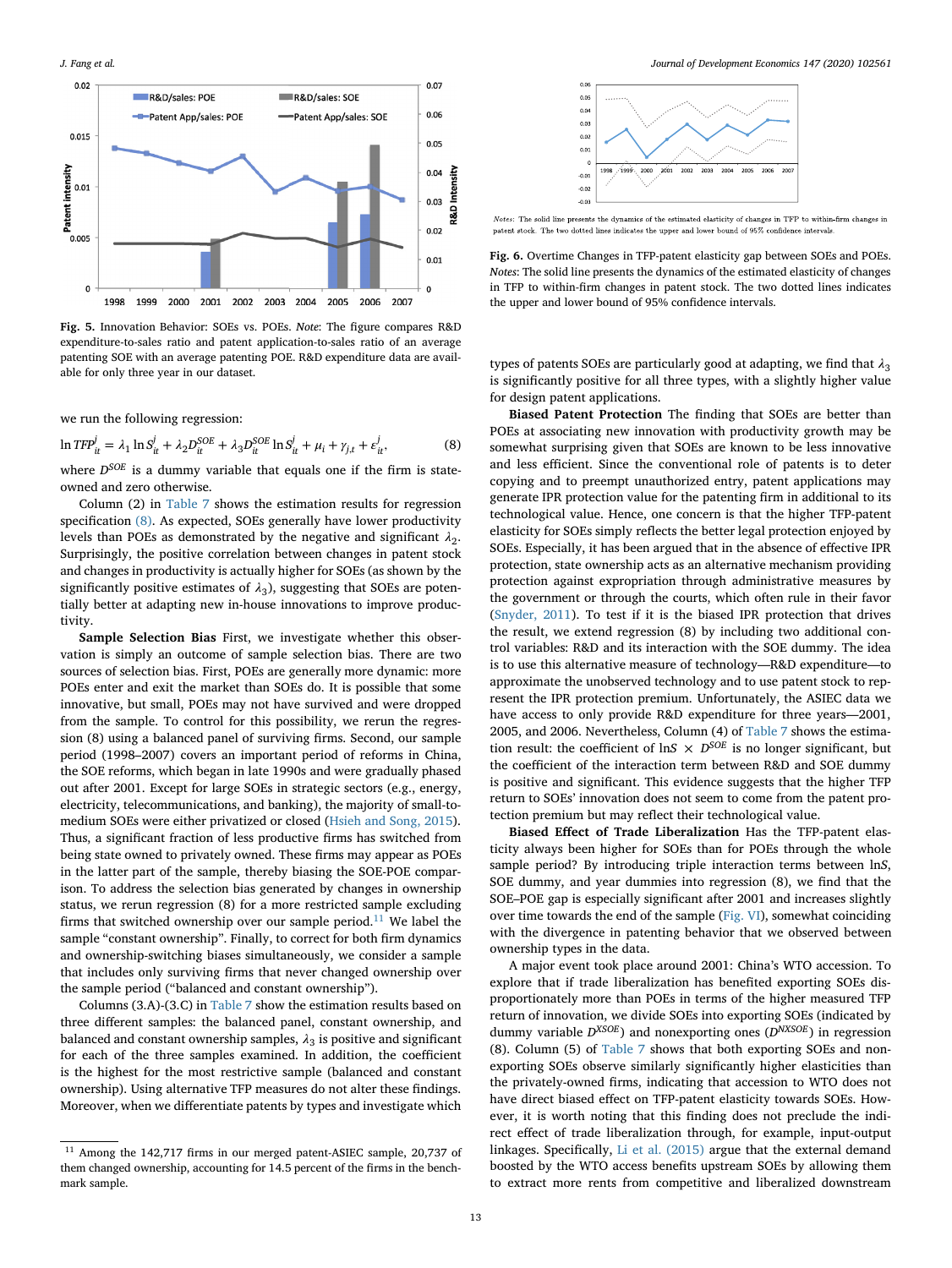exporting industries and enjoy higher profitability after 2001. Similar reasoning applies here although formal testing of this specific channel goes beyond the scope of this paper.

**Biased Access to Credit and Subsidies** Starting in the late 1990s, Chinese government implemented credit policies encouraging favorable lending to SOEs, especially those in heavy industries. Research has shown that SOEs have easier access to the credit market, enjoy higher leverage, pay lower interest rates, and receive more subsidies from the government than the non-SOEs [\(Song et al., 2011;](#page-18-3) [Chang et al., 2016;](#page-17-13) [Bai et al., 2018\)](#page-17-42). In our merged data, an average innovating SOE enjoys higher leverage ratio than an the average POE for the entire sample period, with the average ratio being 0.69 for SOEs and 0.58 for POEs. In addition, the share of SOEs that received positive subsidies rose from 14 percent in 1998 to 25 percent in 2007, compared to 8 percent to 12 percent for POEs. More funding and less financial constraint can potentially allow SOEs to better take advantage of existing knowledge capital and to convert new ideas into productivity improvements more effectively.

To examine whether the biased access to subsidies (credit), we add in regression (8) an interaction term between ln*S* and an indicator *SUB* (*LEV*) which takes the value to be one if a firm received an abovemedian subsidy income (leverage ratio) or zero otherwise. Column (6) in [Table 7](#page-11-2) demonstrates that although government subsidy itself is significant in explaining TFP growth, it is not significant in explaining the difference in the TFP-patent elasticities of SOEs and POEs. More importantly, controlling for subsidy does not affect the magnitude of the coefficients of *DSOE*ln*S*, suggesting that differential treatment in subsidies cannot explain away the higher elasticity of ln*S* in driving productivity observed in SOEs. Controlling for the interaction between patent stock and leverage ratio (Column (7)) generates similar result. While leverage ratio does have significant impact on how firms associate new patents with TFP growth, it does not explain why SOEs are better at this than **POEs** 

Our analysis above shows that this SOE-POE elasticity gap is not because SOEs enjoy better IPR protection that POEs, or directly benefit more from China's accession to WTO, or have better access to credit and government subsides, or are less financially constrained. Since the significant SOE-POE gap starts to emerge and become significant post-2001, the timing seems to follow the dramatic SOE reforms between 1997 and 2001. As documented in [Hsieh and Song \(2015\),](#page-17-14) the SOE reforms, featuring the slogan "Grasp the Large, Let Go of the Small", transformed the large SOEs into profit-maximizing firms under the state control and led to higher TFP growth of the state-owned firms than the privately-owned ones during that period. Consistently, in our innovating firm sample, we find that annual TFP growth of innovating SOEs was on average 1.8 percent faster than that of the innovating POEs for our sample period, even though the share of SOEs declined from 45 percent in 1998 to 15 percent by 2007. More robust analysis on the role of SOE reforms is beyond the scope of this paper, but the casual observation suggests that the SOE reforms may have improved both SOEs' innovating behavior and TFP growth, as well as the relationship between these two.

# <span id="page-13-0"></span>**6. The role of intellectual property right protection**

Our result so far suggests that Chinese firms' rapidly growing patents are "real", as patents are found to be associated with real within-firm improvement in production performance, especially productivity. This finding may seem to be at odd with the widely shared perception of that China's IPR protection is rather weak and does not incentivize firms to engage in meaningful innovation activities (e.g. [Massey, 2006;](#page-17-43) United [States Trade Representative, 2017\). Even though China's IP laws and](#page-18-9) the international treaties that it has acceded to are on par with more developed economies, it is often argued that their enforcement is lagging far behind.[12](#page-13-1) This section discusses the role of IPR protection in China by exploring cross-prefecture variations in perceived quality of IPR protection and how they matter for firms' patenting behavior and productivity growth.

Before proceeding with empirical analysis, it is important to note that the IPR literature typically finds an inverted U-shaped curve [between the strength of IPR systems and innovation \(Allred and](#page-17-44) Park, 2007; [Murray and Stern, 2007;](#page-17-45) [Lerner, 2009;](#page-17-17) Papageorgiadis [and Sharma, 2016\). While stronger IPR protection directly strength](#page-17-46)ens the incentive to innovate, it may also discourages innovation by suppressing the process of "learning by doing" or knowledge [spillovers \(](#page-17-16)[O'Donoghue and Zweimüller, 2004](#page-17-15)[;](#page-17-16) Bessen and Maskin, 2009; [Furukawa, 2010;](#page-17-18) [Gangopadhyay and Mondal, 2012\)](#page-17-19). Hence, the excessive protection of IPR can negatively influence innovation especially when external knowledge is an important input for knowledge creation. We thus allow for this nonlinear role of IPR protection in our analysis.

Although national laws and regulations apply to all regions in China, local enforcement and hence the perceived quality of IPR protection can vary a great deal [\(Ang et al., 2014\)](#page-17-47). As explained in [Fang et al. \(2017\),](#page-17-27) due to the Chinese IP law's requirement that a lawsuit can only be filed either in the plaintiff's location of residence or where the violation occurred (i.e., the defendant's location), Chinese IPR protection matters at *local* level.[13](#page-13-2) This contrasts sharply with the U.S. experience, in which plaintiffs can choose the court to file lawsuits (e.g., forum shopping), making the local legal environment less relevant. $^{14}$  $^{14}$  $^{14}$ 

In this section, we use a survey-based prefecture-level IPR protection index published in the annual Urban Competitiveness Report by the Chinese Academy of Social Sciences for our empirical analysis. The surveys were conducted in 66 prefectures across 25 Chinese provinces between 2002 and 2011. The local IPR protection score is calculated based on a survey of legal professionals (such as judges, IPR lawyers, and corporate executives), which follows the same format as "The Competitiveness of Cities" report by the World Economic Forum. It asks the respondents to rate three areas related to local IPR enforcement, including the length of time it takes for courts to resolve IP disputes, the cost of resolution as a share of the value of the IP, and the fairness of court decisions. The prefecture-specific score is then constructed as the average score across individual responses and across the three areas normalized by the maximum scores across all 66 prefectures. The index thus ranges from zero to one.

Building on the analysis of determinants of patent applications count  $(P_t)$  in Section [3.1,](#page-6-4) here we also control for the lagged IPR protection score of the prefecture where the firm is located and its quadratic term, as well as other prefecture-level variables (GDP per capita and the number of high education institutions) in regression (3). To see whether IPR protection also matters for productivity growth, we regress the change in  $In TFP<sub>t</sub><sup>ACF, translog</sup>$  on the lagged IPR score, its squared term, and other firm-specific characteristics (including the logarithm of initial TFP, firm age, logarithm of sales, ownership, and export status) and prefectural characteristics. Panel A in [Table 8](#page-14-1) shows the estimates obtained from the negative binomial regression of patent applications count, while Panel B reports the OLS estimates of the TFP growth regression. For

<span id="page-13-1"></span><sup>&</sup>lt;sup>12</sup> More broadly, studies based on cross-country evidence have found that IPR protection only seems to matter for innovation and growth in developed coun[tries but not in developing countries \(e.g.,](#page-17-48) [Thompson and Rushing, 1999;](#page-18-10) Kim et al., 2012).

<span id="page-13-2"></span><sup>13</sup> For example, 80 percent of the IPR cases in the Chinese Judicial Case Database involve plaintiffs and defendants from the same province. In addition, international patent filing is still scarce, and most companies focus on the domestic market.

<span id="page-13-3"></span><sup>&</sup>lt;sup>14</sup> Alternative measures of IPR protection are often based on plaintiff win rates in provincial courts or the media's IPR coverage in official newspapers (see Ang [et al., 2014\). These measures may capture the severity of IPR infringements and](#page-17-47) violations rather than the degree of IPR protection.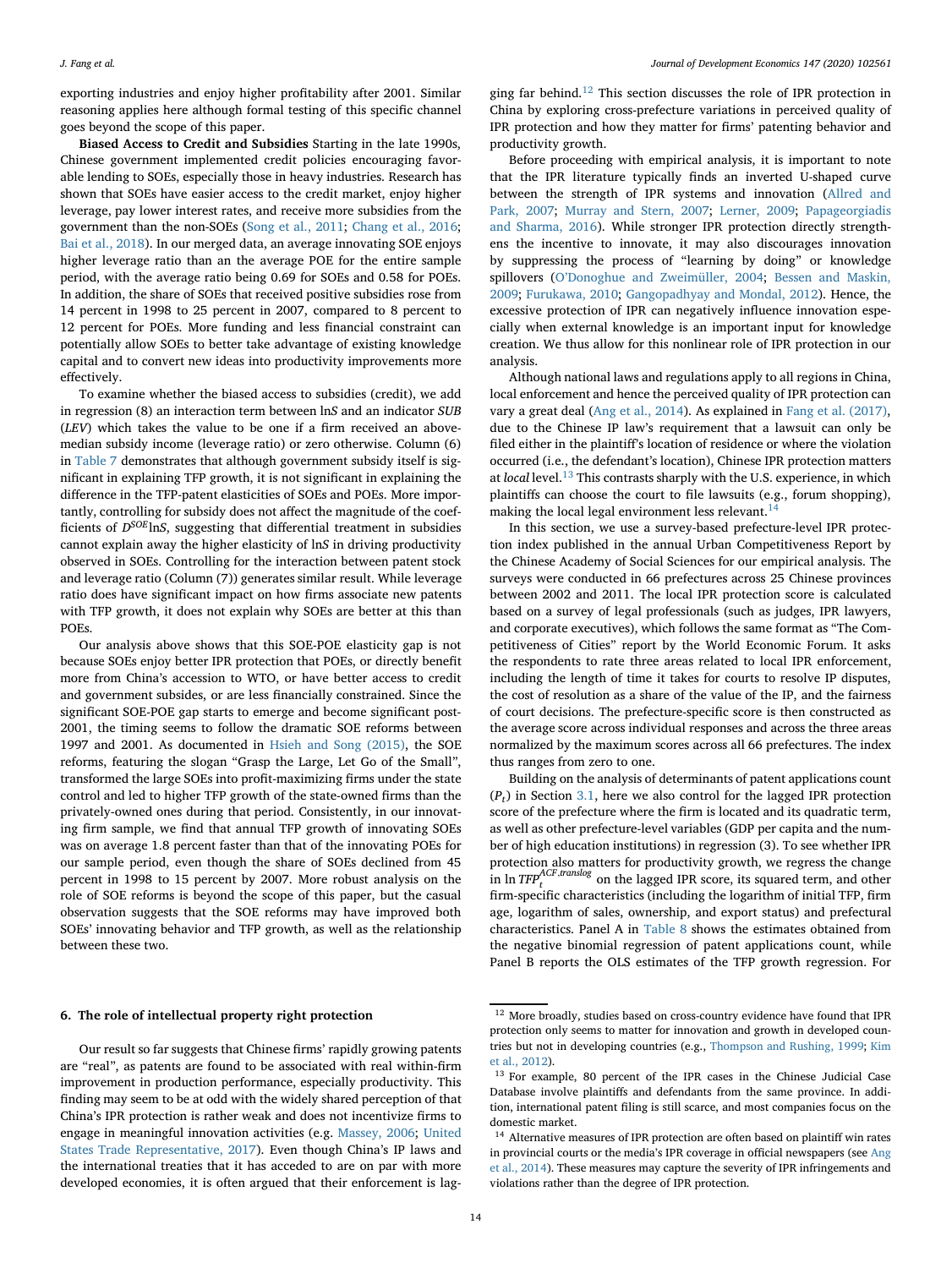**Table 8** IPR, patents and productivity growth.

<span id="page-14-1"></span>

|                    |             | $A. P_t$          | B. $\Delta\ln(TFP_{r}^{ACF,translog})$ |             |
|--------------------|-------------|-------------------|----------------------------------------|-------------|
|                    |             | Negative Binomial | <b>OLS</b>                             |             |
| $IPR_{t-1}$        | $2.841***$  | $2.942***$        | $0.891***$                             | $0.385***$  |
|                    | (1.022)     | (1.020)           | (0.122)                                | (0.094)     |
| $IPR_{t-1}^2$      | $-2.406***$ | $-2.477***$       | $-0.535***$                            | $-0.202***$ |
|                    | (0.753)     | (0.751)           | (0.087)                                | (0.067)     |
| Firm FE            | No          | Yes               | No                                     | Yes         |
| <b>Industry FE</b> | Yes         | Yes               | Yes                                    | Yes         |

*Notes*: The dependent variable for Panel A is patent application count and for Panel B changes in log TFP measured based on ACF method. Both regressions also control for firm age, sales, ownership and export status, as well as prefecture-level GDP per capita and the number of high education institutions and a set of fixed effects. Patent regression also control for lagged R&D expenditure and lagged patent applications count, and productivity growth regression also controls for the lagged level of TFP. Robust standard errors clustered at the four-digit industry level are reported in parentheses. <sup>∗</sup>, ∗∗ and ∗∗∗ indicate statistical significance at the 10%, 5%, and 1% level, respectively.

each specification, we report the coefficients on terms related to IPR only.

The results show that consistent with the IPR literature, the quality of IPR protection matters for both patent application counts and productivity growth in a nonlinear way. Stronger IPR protection initially fosters patent filing and productivity growth, but after a certain level, it starts to discourage innovation and hinder growth. Therefore, our study suggests that contrary to the popular perception, cross-region variations in IPR protection in China does play a meaningful role in affecting firm's innovation behavior and productivity growth. $15$ 

# <span id="page-14-0"></span>**7. Conclusion**

Is firm patenting in China accompanied by real changes in firm production performance, especially firm productivity? This paper answers the question by constructing a unique dataset uniting detailed firm balance sheet data with patent application data for the period 1998–2007. We find compelling evidence that increases in patent stock are associated with increases in firm size (output, sales, and employment), export performance, and more interestingly, firm productivity and the revenue share of new products. The associated improvement in productivity is even higher than that found in a prior study using U.S. data. Event studies based on first-time patent applicants using the propensity score matching approach to construct a control group also show similar effects following an initial patent application.

We also find that this positive relationship between innovation and productivity becomes weaker over time, which can be explained by the negative effect of government patent subsidy on the quality of patent applications. In addition, somewhat surprisingly, SOEs are found to be better than POEs at associating patenting with productivity growth. This SOE-POE elasticity gap is not because SOEs enjoy better IPR protection, or directly benefit more from China's accession to WTO, or have better access to credit and government subsides, or are less financially constrained. As this elasticity gap between ownership types is especially significant after 2001 and increases over time towards the end of the sample, it may suggest that the SOE reform, featuring the slogan "Grasp

the Large, Let Go of the Small", might have contributed to strengthening of the innovation-productivity association of the large innovating state-owned firms. In fact, in our innovating firm sample, we find that TFP growth of innovating SOEs was faster than that of the innovating **POEs** 

Lastly, despite the generally perceived ineffective IPR protection in China, our study also shows that the quality of local IPR protection is associated with firm innovation and productivity growth in a non-linear way consistent with the IPR literature.

#### **Declaration of competing interest**

None.

#### **Acknowledgement**

We would like to thank the following people for their helpful comments and discussions: Daniel Garcia-Macia, Ann Harrison, Zheng Liu, Shang-Jin Wei, Daniel Xu, Jianhuan Xu, Xiaodong Zhu, Fabrizio Zilibotti, and participants of the China Economics Annual 2015, NBER Chinese Economy Meeting 2016, IMF-Atlanta Fed Research Workshop on China's Economy 2017, Bank-of-Canada-University-of-Toronto-IMI Conference on the Chinese Economy 2017, and seminars at Wuhan University and the Huazhong University of Science and Technology. We also thank Lily Fang for sharing the intellectual property right (IPR) protection data, Xibao Li for sharing the patent subsidy program data, and Yingmei Cheng for sharing relevant data. We are grateful for Hanya Li's excellent research assistance. Hui He thanks research support by Shanghai Pujiang Program, the Program for Professor of Special Appointment (Eastern Scholar) funded by Shanghai City Government, and the National Natural Science Foundation of China (Project Number 71633003). The views expressed herein are those of the authors and should not be attributed to the IMF, its Executive Board, or its management.

<span id="page-14-2"></span><sup>&</sup>lt;sup>15</sup> We also examined how IPR protection may affect the relationship between innovation and productivity by replacing  $D_{it}^{PATSUB}$  in Equation [\(7\)](#page-11-3) with the local IPR score. Our result shows that the coefficient of the patent-IPR interaction term is insignificant and negative. This suggests that while IPR protection matters for productivity and innovation, it does not play a significant role in the patent-productivity elasticity. In fact, strengthened IPR protection raises the protection value of applying for patent and may reduce the "quality" of patents (when quality is reflected in its effect on productivity growth).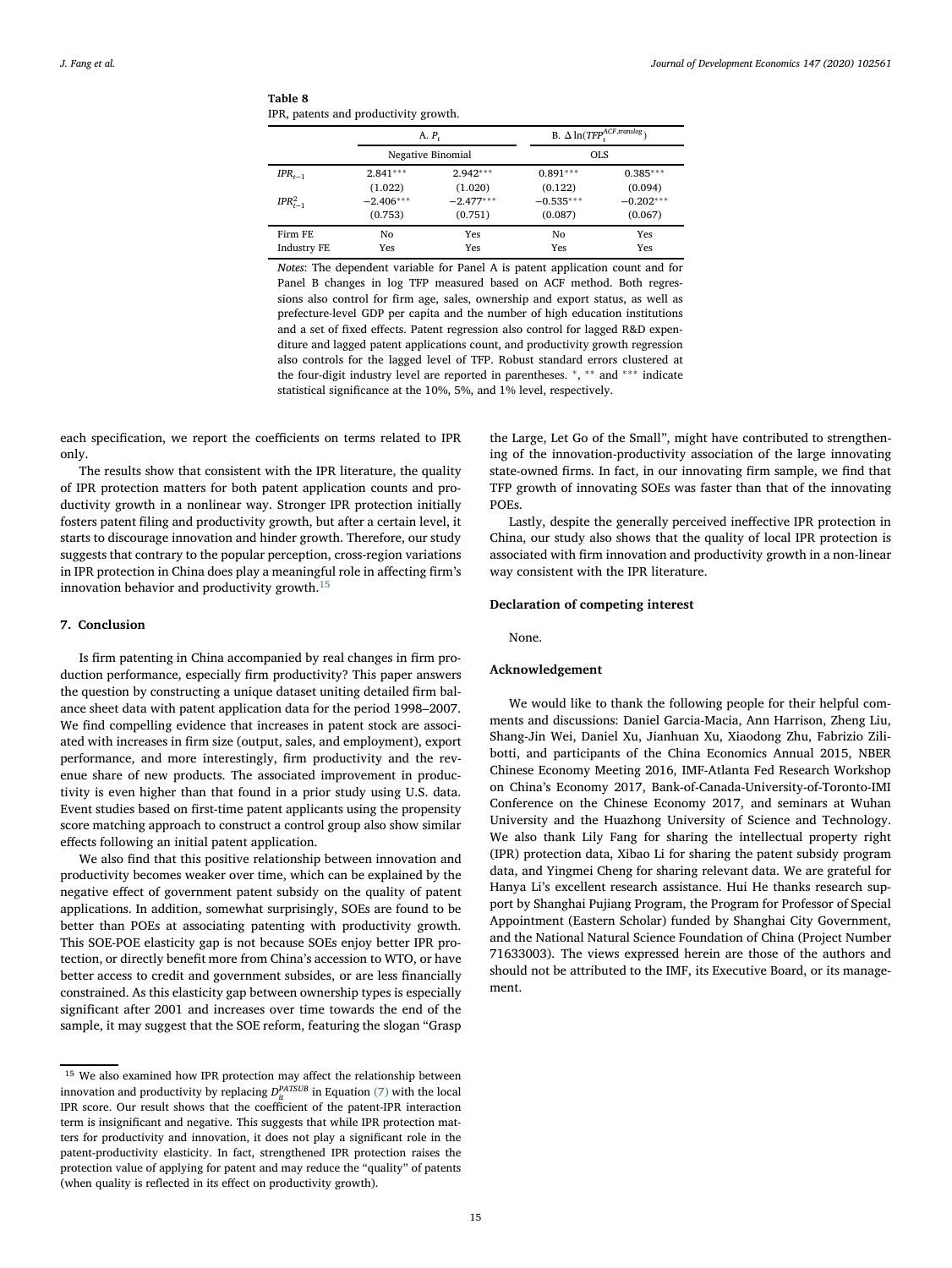# <span id="page-15-0"></span>**Appendix A. Estimating TFP using ACF Method**

To control endogeneity issues caused by unobserved productivity shocks, we follow [De Loecker and Warzynski \(2012\)](#page-17-37) and use ACF method to estimate TFP. To allow for more a flexible production function, we consider a translog value added production specification:

$$
y_{it} = \beta_k k_{it} + \beta_l l_{it} + \beta_{kk} k_{it}^2 + \beta_{ll} l_{it}^2 + \beta_{kl} k_{it} l_{it} + \omega_{it} + \epsilon_{it}
$$
\n
$$
\tag{9}
$$

where  $y_{it}$ ,  $k_{it}$  and  $l_{it}$  are the value added, capital, and labor of firm *i* at time *t* in logarithms.  $\omega_{it}$  is the unobserved productivity shocks, and  $\epsilon_{it}$ represents the *i.i.d.* shocks including measurement errors or unforecastable shocks that are not correlated with inputs  $k_{it}$  and  $l_{it}$ . Assume that the demand for material input,  $m_{ii}$ , is decided either at the same time or after  $l_{ii}$  is chosen. This implies that we can express the material input as:

$$
m_{it} = f_t(k_{it}, l_{it}, \omega_{it}). \tag{10}
$$

<span id="page-15-2"></span>

Assuming strict monotonicity, equation [\(10\)](#page-15-2) can be inverted such that  $\omega_{it} = f^{-1}(k_{it}, l_{it}, m_{it})$ . Substituting this back into the production function, we get

$$
y_{it} = \beta_k k_{it} + \beta_l l_{it} + \beta_{kk} k_{it}^2 + \beta_{ll} l_{it}^2 + \beta_{kl} k_{it} l_{it} + f_t^{-1}(k_{it}, m_{it}, l_{it}) + \epsilon_{it}.
$$
\n(11)

Treating *f*−<sup>1</sup> *<sup>t</sup>* non-parametrically, we define the composite term as

<span id="page-15-3"></span>
$$
\Phi_{it} \equiv \beta_k k_{it} + \beta_l l_{it} + \beta_{kk} k_{it}^2 + \beta_{ll} l_{it}^2 + \beta_{kl} k_{it} l_{it} + f_t^{-1}(k_{it}, m_{it}, l_{it}).
$$
\n(12)

Employing a third-order polynomial approximation for  $f_{t}^{-1}$ , we first regress  $y_{it}$  on  $m_{it}, k_{it}$ , and  $l_{it}$  and their higher-order terms according to equation [\(12\),](#page-15-3) and obtain estimates of the expected value added,  $\hat{\Phi}_{it}$  from the predicted values.

Next, we assume that productivity follows an exogenous first-order Markov process in the form of  $\omega_{it} = g(\omega_{it-1}) + \xi_{it}$ . For any given values of  $\beta \equiv {\beta_k, \beta_l, \beta_{kk}, \beta_{ll}, \beta_{kl}}$ , we compute the implied  $\hat{\omega}_{it}$  according to

$$
\hat{\omega}_{it} = \hat{\Phi}_{it} - (\beta_k k_{it} + \beta_l l_{it} + \beta_{kk} k_{it}^2 + \beta_{ll} l_{it}^2 + \beta_{kl} k_{it} l_{it}).
$$
\n(13)

We then regress the  $\hat{\omega}_{it}$  on the its lag non-parametrically to obtain the implied  $\xi_{it}(\beta)$ . Here we employ a second-order polynomial approximation for *g*(*.*).

Based on the assumptions that (a) capital is decided one period ahead, and therefore, does not respond to the current productivity shocks, and (b) lagged labor is also uncorrelated with current productivity shocks, we have the following moment conditions:  $E(\xi_{ik}k_{it}) = 0, E(\xi_{it}l_{it-1}) = 0$  $E(\xi_{it} k_{it}^2) = 0, E(\xi_{it} l_{it-1}^2) = 0$  and  $E(\xi_{it} k_{it} l_{it-1}) = 0$ . The vector of the production function parameters,  $\beta$ , are then estimated using the standard General Method of Moments (GMM) procedure:

$$
\hat{\beta} = \arg\min_{\beta} \frac{1}{T} \frac{1}{N} \sum_{t=1}^{T} \sum_{i=1}^{N} \xi_{it}(\beta) \begin{pmatrix} k_{it} \\ l_{it-1} \\ k_{it}^2 \\ l_{it-1}^2 \\ k_{it} l_{it-1} \end{pmatrix} .
$$
\n(14)

The above algorithm is applied to every two-digit industry, using data from 1998 to 2007 to obtain each industry-specific  $\hat{\beta}$ . Finally, the TFP of firm *i* is computed as  $\ln \text{TPP}_{it}^{\text{ACF}, \text{translog}} = \hat{\Phi}_{it}^f - \hat{\beta}_k k_{it} - \hat{\beta}_l l_{it} - \hat{\beta}_{kk}^{\dagger} k_{it}^2 - \hat{\beta}_{ll} l_{it}^2 - \hat{\beta}_{kl} k_{il} l_{it}.$ 

Finally, as a robustness check for our estimation of TFP using the ACF method, we also measure TFP following ACF, but using a Cobb-Douglas specification for the production function instead of a generalized translog specification. In this C-D specification estimation, we also employ a thirdorder polynomial approximation for *f* <sup>−</sup><sup>1</sup> and a second-order polynomial approximation for *g*(*.*). We denote this alternative measure as *TFPACF*,*CD* throughout our analysis.

# <span id="page-15-1"></span>**Appendix B. Constructing Firm-Specific Markups**

Our construction of firm-specific markups closely follows [De Loecker and Warzynski \(2012\).](#page-17-37) Firm *i* at time *t* produces output using the following production technology:

$$
Q_{it} = Q_{it}(K_{it}, L_{it}, \omega_{it}).
$$
\n<sup>(15)</sup>

The only restriction we impose on  $Q_{it}$  to derive an expression of markup is that  $Q_{it}$  is continuous and twice differentiable with respect to its arguments.

Cost-minimizing producers consider the following Lagrangian function:

$$
Lag(K_{it}, L_{it}, \lambda_{it}) = r_{it}K_{it} + w_{it}L_{it} + \lambda_{it}(Q_{it} - Q_{it}(.)),
$$
\n(16)

where  $w_{it}$  and  $r_{it}$  denote a firm's input costs for labor and capital, respectively. The first-order condition with respect to labor input is

$$
\frac{\partial L \alpha g_{it}}{\partial L_{it}} = w_{it} - \lambda_{it} \frac{\partial Q_{it}(.)}{\partial L_{it}} = 0,
$$
\n(17)

<span id="page-15-4"></span>where the marginal cost of production at a given level of output is  $\lambda_{it}$  as  $\frac{\partial Lag_{it}}{\partial Q_{it}} = \lambda_{it}$ . Rearranging terms and multiplying both sides by  $\frac{L_{it}}{Q_{it}}$ , we can express labor elasticity,  $\theta_i$  as: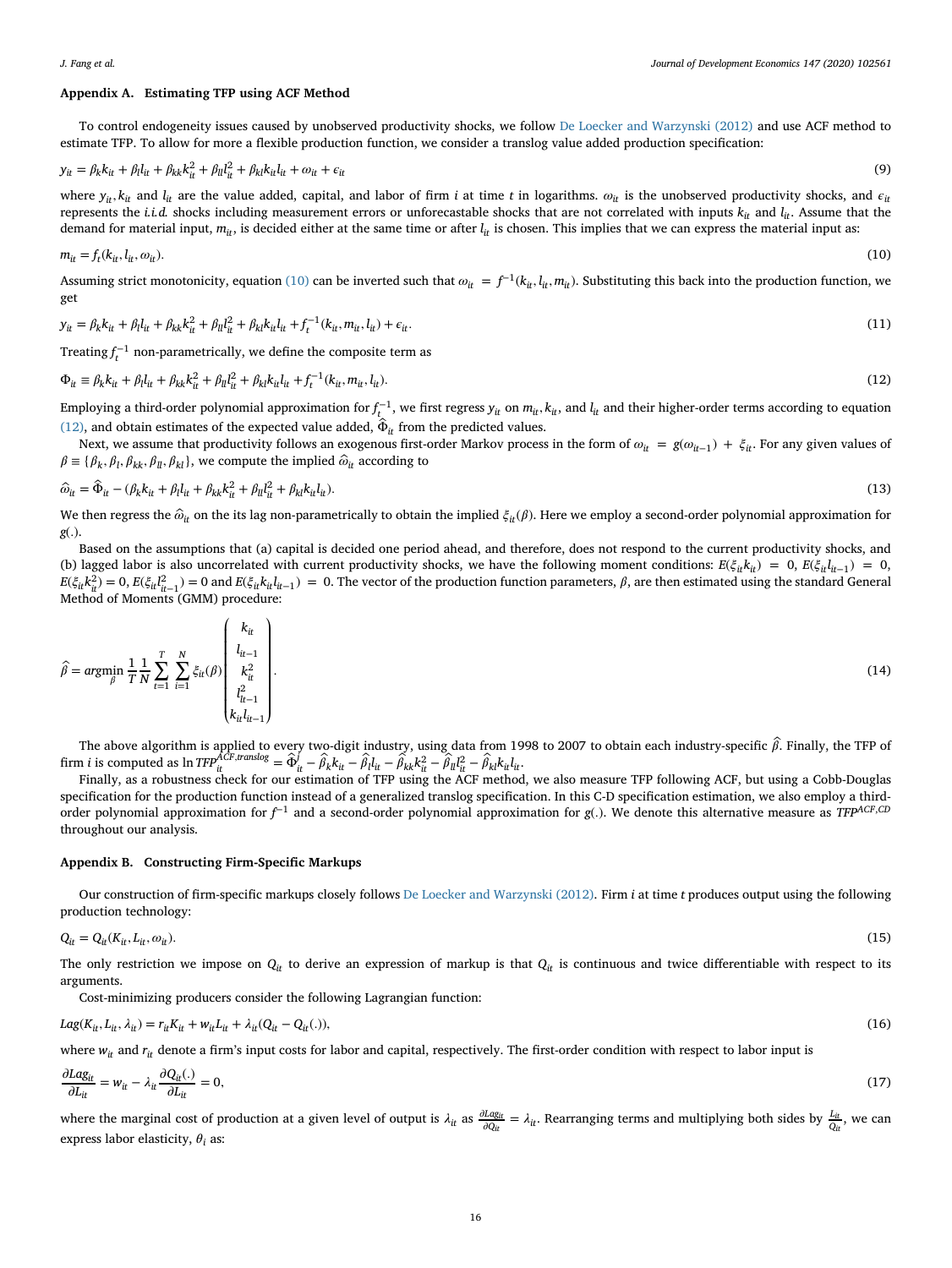$$
\theta_i = \frac{\partial Q_{it}(.)}{\partial L_{it}} \frac{L_{it}}{Q_{it}} = \frac{1}{\lambda_{it}} \frac{w_{it} L_{it}}{Q_{it}}
$$

<span id="page-16-3"></span>*.* (18)

We define markup,  $\mu$ , as the ratio of price over marginal cost,  $\mu_{it} = \frac{p_{it}}{\lambda_{it}}$ . Using this definition, we can rewrite equation [\(18\)](#page-15-4) as

$$
\theta_i = \mu_{it} \frac{w_{it} L_{it}}{P_{it} Q_{it}}.
$$
\n<sup>(19)</sup>

Based on equation [\(19\),](#page-16-3) once labor elasticity,  $\theta_i$ , is obtained from the production function estimation, and the share of labor costs in total sales,  $\frac{w_{it}\omega_{it}}{P_{it}Q_{it}}$ , is measured using the data, a firm's markup can be constructed as follows:

$$
\mu_{it} = \theta_i \frac{P_{it} Q_{it}}{w_{it} L_{it}}.
$$
\n(20)

Regarding the translog production function, the estimated elasticity for labor is given by  $\widehat{\theta}_{it}^l = \widehat{\beta}_l + 2\widehat{\beta}_{ll}l_{it} + \widehat{\beta}_{lk}k_{it}$ .

# <span id="page-16-1"></span>**Appendix C. Summary Statistics**

The summary statistics of production performance variables for patenting and nonpatenting firms are presented in [Table 9.](#page-16-0)

<span id="page-16-0"></span>

| Variable            | <b>Patenting Firms</b> |                           | <b>Nonpatenting Firms</b> |                           | <b>Difference</b> |
|---------------------|------------------------|---------------------------|---------------------------|---------------------------|-------------------|
|                     | Mean                   | <b>Standard Deviation</b> | Mean                      | <b>Standard Deviation</b> |                   |
| Productivity        |                        |                           |                           |                           |                   |
| Labor productivity  | 364.20                 | 657.37                    | 361.16                    | 876.91                    | 3.04              |
| Solow Residual      | 2.12                   | 1.14                      | 2.22                      | 1.12                      | $-0.1***$         |
| TFPACF,CD           | 3.40                   | 1.04                      | 3.58                      | 0.94                      | $-0.17***$        |
| TFPACF,TL           | 2.21                   | 1.43                      | 2.60                      | 1.43                      | $-0.39***$        |
| Markup              | 1.55                   | 48.06                     | 1.81                      | 20.47                     | $-0.25***$        |
| Size                |                        |                           |                           |                           |                   |
| Output              | 265,634                | 1,694,065                 | 66,909                    | 452,803                   | 198,725***        |
| Value added         | 74,104                 | 499,630                   | 17,381                    | 100,343                   | 56,722***         |
| Capital Stock       | 108,754                | 902,112                   | 20,844                    | 143,504                   | 87,910***         |
| Employment          | 690                    | 2494                      | 246                       | 595                       | 444***            |
| Other               |                        |                           |                           |                           |                   |
| Age                 | 14.44                  | 14.95                     | 9.53                      | 10.09                     | $4.91***$         |
| Capital-labor ratio | 114.34                 | 387.31                    | 85.12                     | 239.31                    | 29.22***          |
| New product (share) | 9.61                   | 22.82                     | 2.52                      | 12.73                     | $7.09***$         |
| Export shipment     | 48,511                 | 739,047                   | 15,683                    | 239,913                   | 32,828***         |
| Number of obs       | 198,414                |                           | 1,263,326                 |                           |                   |

*Notes:* This table displays the summery statistics of variables for patenting and non-patenting firms in our data. The last column shows differences in means for patenting and nonpatenting firms. ∗∗∗ indicates the difference is significant at 1% based on the *t*-test. The summary statistics for OLS-FE based TFP meausures are not available here as only changes in OLS-FE based TFP are meaningful by construction.

#### <span id="page-16-2"></span>**Appendix D. The Analysis of Propensity-Score Matching DID**

Our difference-in-differences analysis hinges on the comparability of patenting and nonpatenting firms. To guarantee that the comparison is meaningful, we have to ensure that the treatment group (patenting firms) and control group (nonpatenting firms) are similar in terms of major firm characteristics. The PSM method serves this propose. Here, we lay out the PSM procedure as follows.

For each firm *i*, we define the treatment  $D_i = 1$  if firm *i* applies for at least one patent, and as zero otherwise. We run the following Probit model to estimate the propensity score:

 $Pr(D_i = 1 | X) = G(X)$ 

where  $X = \{\text{size}, \text{age}, \text{SOE dummy}, \text{exporter dummy}, \text{level and growth rate of TFP, industry dummy}, \text{and year dummy}, \text{and } G(z) = \exp(z)/(1 +$ exp(*z*)).

For firm *i* in the treatment group, we define  $p_i(x) = Pr(D_i = 1 | X = x)$ . Under the common support condition, we have  $0 \lt p_i(x) \lt 1$ . We then take the nearest matching approach to pick the "matched" non-treated firm *j* for treated firm *i*, based on the following criteria:

$$
\|p_i - p_j\| = \min_{k \in \{D=0\}} \|p_i - p_k\|.
$$

Define firm *i*'s performances before and after the treatment  $(D_i)$  as  $Y_i^a - Y_i^b$ 

$$
Y_i^a - Y_i^b = \begin{cases} Y_i^a(1) - Y_i^b(1) & \text{for } D_i = 1\\ Y_i^a(0) - Y_i^b(0) & \text{for } D_i = 0 \end{cases}
$$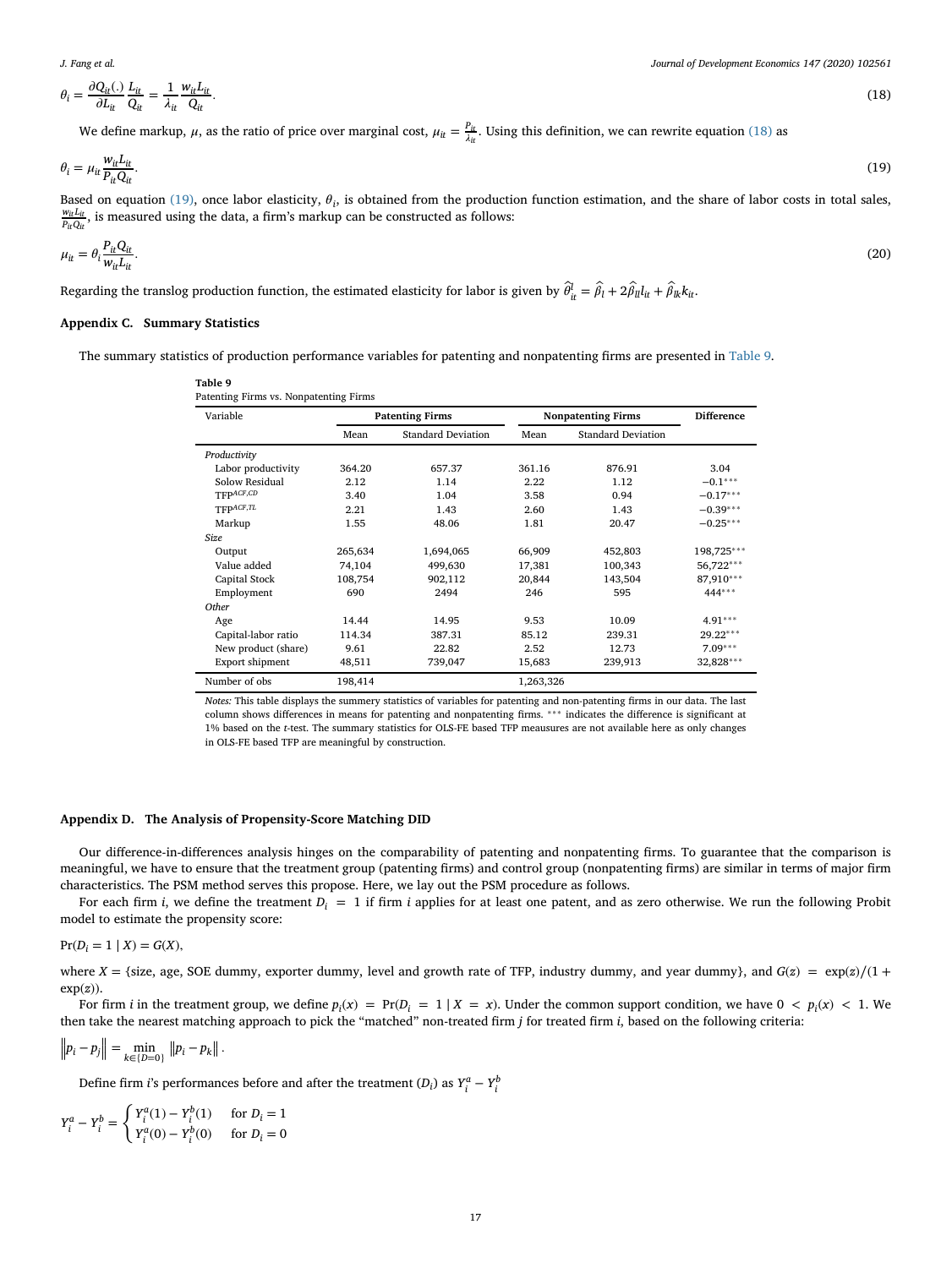Based on the PSM, the average treatment effect of the treated group (patenting firms)  $\beta = E\left[\left(Y_i^a(1) - Y_i^b(1)\right) - (Y_i^a(0) - Y_i^b(0))\right]$ can be calculated as

$$
\widehat{\beta} = \frac{1}{N} \left[ \sum_{i=1}^{N} \left( Y_i^a - Y_i^b \right) - \sum_{j=1}^{N} \left( Y_j^a - Y_j^b \right) \right]
$$

<span id="page-17-29"></span>for any treatment firm *i* and control firm *j*. The results are reported in Panel A in [Table 6.](#page-10-2)

#### **Appendix E. Year of Patent Subsidy Programs**

[Table 10](#page-17-28) below lists the initial years the 29 (out of 30) Chinese provinces introduced the patent subsidy programs. The data source is [Li \(2012\).](#page-17-1)

| Table 10 | Launching Year of Patent Subsidy Programs in Each Province |  |  |  |  |
|----------|------------------------------------------------------------|--|--|--|--|
| Year     | Provinces/Municipality                                     |  |  |  |  |
| 1999     | Shanghai                                                   |  |  |  |  |
| 2000     | Beijing, Tianjin, Guangdong, Jiangsu, Chongqing            |  |  |  |  |
| 2001     | Zhejiang, Heilongjiang, Guangxi, Hainan, Sichuan, Shaanxi  |  |  |  |  |
| 2002     | Fujian, Jiangxi, Henan, Guizhou, Neimenggu, Xinjiang       |  |  |  |  |
| 2003     | Shanxi, Anhui, Shandong, Yunnan, Tibet                     |  |  |  |  |
| 2004     | Jilin. Hunan                                               |  |  |  |  |
| 2005     | Hebei, Qinghai                                             |  |  |  |  |
| 2006     | Liaoning                                                   |  |  |  |  |
| 2007     | Ningxia                                                    |  |  |  |  |

#### **References**

- <span id="page-17-11"></span>Ackerberg, D.A., Caves, K., Frazer, G., 2015. Identification properties of recent [production function estimators. Econometrica 83 \(6\), 2411–2451.](http://refhub.elsevier.com/S0304-3878(20)30136-X/sref1)
- [Aghion, P., Bloom, N., Blundell, R., Griffith, R., Howitt, P., 2005. Competition and](http://refhub.elsevier.com/S0304-3878(20)30136-X/sref2) innovation: an inverted-U relationship. Q. J. Econ. 120 (2), 701–728.
- [Aghion, P., Cai, J., Dewatripont, M., Du, L., Harrison, A., Legros, P., 2015. Industrial](http://refhub.elsevier.com/S0304-3878(20)30136-X/sref3) policy and competition. Am. Econ. J. Macroecon. 7 (4), 1–32.
- Allred, B.B., Park, W.G., 2007. Patent rights and innovative activity: evidence from [national and firm-level data. J. Int. Bus. Stud. 38 \(6\), 878–900.](http://refhub.elsevier.com/S0304-3878(20)30136-X/sref4)
- [Ang, J., Cheng, Y., Wu, C., 2014. Does enforcement of intellectual property rights matter](http://refhub.elsevier.com/S0304-3878(20)30136-X/sref5) in China? Evidence from financing and investment choices in the high tech industry. Rev. Econ. Stat. 96 (2), 332–348.
- <span id="page-17-42"></span>[Bai, Y., Lu, D., Tian, X., 2018. Do Financial Frictions Explain Chinese Firms' Saving and](http://refhub.elsevier.com/S0304-3878(20)30136-X/sref6) Misallocation? Tech. rep.. National Bureau of Economic Research.
- [Balasubramanian, N., Sivadasan, J., 2011. What happens when firms patent? New](http://refhub.elsevier.com/S0304-3878(20)30136-X/sref7) evidence from US economic census data. Rev. Econ. Stat. 93 (1), 126–146.
- [Bessen, J., Maskin, E., 2009. Sequential innovation, patents, and imitation. Rand J.](http://refhub.elsevier.com/S0304-3878(20)30136-X/sref8) Econ. 40 (4), 611–635.
- <span id="page-17-38"></span>[Bloom, N., Schankerman, M., Van Reenen, J., 2013. Identifying technology spillovers](http://refhub.elsevier.com/S0304-3878(20)30136-X/sref9) and product market rivalry. Econometrica 81 (4), 1347–1393.
- [Bloom, N., Van Reenen, J., 2002. Patents, real](http://refhub.elsevier.com/S0304-3878(20)30136-X/sref10) options and firm performance. Econ. J. 112 (478), C97–C116.
- <span id="page-17-39"></span>[Blundell, R., Griffith, R., Van Reenen, J., 1999. Market share, market value and](http://refhub.elsevier.com/S0304-3878(20)30136-X/sref11) innovation in a panel of British manufacturing firms. Rev. Econ. Stud. 66 (3), 529–554.
- <span id="page-17-25"></span>Boeing, P., Mueller, E., Sandner, P., 2016. China's R&D explosion – analyzing [productivity effects across ownership types and over time. Res. Pol. 45 \(1\), 159–176.](http://refhub.elsevier.com/S0304-3878(20)30136-X/sref12)
- Brandt, L., Van Biesebroeck, J., Wang, L., Zhang, Y., 2017. WTO accession and [performance of Chinese manufacturing firms. Am. Econ. Rev. 107 \(9\), 2784–2820.](http://refhub.elsevier.com/S0304-3878(20)30136-X/sref13)
- Brandt, L., Van Biesebroeck, J., Zhang, Y., 2012. Creative accounting or creative [destruction? Firm-level productivity growth in Chinese manufacturing. J. Dev. Econ.](http://refhub.elsevier.com/S0304-3878(20)30136-X/sref14) 97 (2), 339–351.
- <span id="page-17-32"></span>[Cai, H., Liu, Q., 2009. Competition and corporate tax avoidance: evidence from Chinese](http://refhub.elsevier.com/S0304-3878(20)30136-X/sref15) industrial firms. Econ. J. 119 (537), 764–795.
- [Chang, C., Chen, K., Waggoner, D.F., Zha, T., 2016. Trends and cycles in China's](http://refhub.elsevier.com/S0304-3878(20)30136-X/sref16) macroeconomy. NBER Macroecon. Annu. 30 (1), 1–84.
- [Chen, Z., Liu, Z., Serrato, J.C.S., Xu, D.Y., 2018. Notching R&D Investment with](http://refhub.elsevier.com/S0304-3878(20)30136-X/sref17) Corporate Income Tax Cuts in China. Tech. rep.. National Bureau of Economic Research.
- <span id="page-17-22"></span>[Cheung, K.-y., Ping, L., 2004. Spillover effects of FDI on innovation in China: evidence](http://refhub.elsevier.com/S0304-3878(20)30136-X/sref18) from the provincial data. China Econ. Rev. 15 (1), 25–44.
- [Choi, S.B., Lee, S.H., Williams, C., 2011. Ownership and firm innovation in a transition](http://refhub.elsevier.com/S0304-3878(20)30136-X/sref19) economy: evidence from China. Res. Pol. 40 (3), 441–452.
- [De Loecker, J., Warzynski, F., 2012. Markups and firm-level export status. Am. Econ.](http://refhub.elsevier.com/S0304-3878(20)30136-X/sref20) Rev. 102 (6), 2437–2471.
- <span id="page-17-31"></span>[Du, L., Harrison, A., Jefferson, G.H., 2012. Testing for horizontal and vertical foreign](http://refhub.elsevier.com/S0304-3878(20)30136-X/sref21) investment spillovers in China, 1998–2007. J. Asian Econ. 23 (3), 234–243.
- [Fang, L.H., Lerner, J., Wu, C., 2017. Intellectual property rights protection, ownership,](http://refhub.elsevier.com/S0304-3878(20)30136-X/sref22) and innovation: evidence from China. Rev. Financ. Stud. 30 (7), 2446–2477.
- <span id="page-17-28"></span>[Furukawa, Y., 2010. Intellectual property protection and innovation: an inverted-U](http://refhub.elsevier.com/S0304-3878(20)30136-X/sref23) relationship. Econ. Lett. 109 (2), 99–101.
- <span id="page-17-19"></span>[Gangopadhyay, K., Mondal, D., 2012. Does stronger protection of intellectual property](http://refhub.elsevier.com/S0304-3878(20)30136-X/sref24) stimulate innovation? Econ. Lett. 116 (1), 80–82.
- <span id="page-17-9"></span><span id="page-17-4"></span>[Griliches, Z., 1981. Market value, R&D, and patents. Econ. Lett. 7 \(2\), 183–187.](http://refhub.elsevier.com/S0304-3878(20)30136-X/sref25)
- <span id="page-17-20"></span>[Griliches, Z., Schmookler, J., 1963. Inventing and maximizing. Am. Econ. Rev. 53 \(4\),](http://refhub.elsevier.com/S0304-3878(20)30136-X/sref26) 725–729.
- <span id="page-17-44"></span><span id="page-17-21"></span><span id="page-17-8"></span>[Hall, B.H., Jaffe, A., Trajtenberg, M., 2005. Market value and patent citations. Rand J.](http://refhub.elsevier.com/S0304-3878(20)30136-X/sref27) Econ. 16–38.
- <span id="page-17-6"></span>Hall, B.H., Jaffe, A.B., Trajtenberg, M., 2001. The NBER Patent Citation Data File: [Lessons, Insights and Methodological Tools. Tech. Rep. W8498. National Bureau of](http://refhub.elsevier.com/S0304-3878(20)30136-X/sref28) Economic Research.
- <span id="page-17-47"></span><span id="page-17-40"></span>Hausman, J.A., Hall, B.H., Griliches, Z., 1984. Econometric models for count data with [an application to the patents-R&D relationship. Econometrica 52 \(4\), 909–938.](http://refhub.elsevier.com/S0304-3878(20)30136-X/sref29)
- <span id="page-17-10"></span>[Hsieh, C.-T., Klenow, P.J., 2009. Misallocation and manufacturing TFP in China and](http://refhub.elsevier.com/S0304-3878(20)30136-X/sref30) India. Q. J. Econ. 124 (4), 1403–1448.
- <span id="page-17-16"></span><span id="page-17-14"></span><span id="page-17-12"></span>[Hsieh, C.-T., Song, Z.M., 2015. Grasp the large, Let Go of the small: the transformation](http://refhub.elsevier.com/S0304-3878(20)30136-X/sref31) of the state sector in China. Brookings Pap. Econ. Activ. (1), 295–346.
- <span id="page-17-0"></span>[Hu, A.G., Jefferson, G.H., 2009. A great wall of](http://refhub.elsevier.com/S0304-3878(20)30136-X/sref32) patents: what is behind China's recent patent explosion? J. Dev. Econ. 90 (1), 57–68.
- <span id="page-17-2"></span>[Hu, A.G.Z., Zhang, P., Zhao, L., 2017. China as number one? Evidence from China's most](http://refhub.elsevier.com/S0304-3878(20)30136-X/sref33) recent patenting surge. J. Dev. Econ. 124, 107–119.
- <span id="page-17-7"></span><span id="page-17-5"></span>[Jaffe, A.B., 1986. Technological opportunity and spillovers of R&D: evidence from firms'](http://refhub.elsevier.com/S0304-3878(20)30136-X/sref34) patents, profits and market value. Am. Econ. Rev. 76 (5), 984–1001.
- <span id="page-17-48"></span>Kim, Y.K., Lee, K., Park, W.G., Choo, K., 2012. Appropriate intellectual property [protection and economic growth in countries at different levels of development. Res.](http://refhub.elsevier.com/S0304-3878(20)30136-X/sref35) Pol. 41 (2), 358–375.
- <span id="page-17-26"></span>[Lei, Z., Sun, Z., Wright, B., 2012. Patent Subsidy and Patent Filing in China. University](http://refhub.elsevier.com/S0304-3878(20)30136-X/sref36) of California, Berkeley, mimeo.
- <span id="page-17-34"></span><span id="page-17-17"></span>[Lerner, J., 2009. The empirical impact of intellectual property rights on innovation:](http://refhub.elsevier.com/S0304-3878(20)30136-X/sref37) puzzles and clues. Am. Econ. Rev. 99 (2), 343–348.
- <span id="page-17-36"></span><span id="page-17-30"></span>[Levinsohn, J., Petrin, A., 2003. Estimating production functions using inputs to control](http://refhub.elsevier.com/S0304-3878(20)30136-X/sref38) for unobservables. Rev. Econ. Stud. 70 (2), 317–341.
- <span id="page-17-1"></span>[Li, X., 2012. Behind the recent surge of Chinese patenting: an institutional view. Res.](http://refhub.elsevier.com/S0304-3878(20)30136-X/sref39) Pol. 41 (1), 236–249.
- <span id="page-17-41"></span><span id="page-17-13"></span>[Li, X., Liu, X., Wang, Y., 2015. A Model of China's State Capitalism. Available at: SSRN](http://refhub.elsevier.com/S0304-3878(20)30136-X/sref40) 2061521.
- <span id="page-17-24"></span><span id="page-17-3"></span>[Lin, C., Lin, P., Song, F., 2010. Property rights protection and corporate R&D: evidence](http://refhub.elsevier.com/S0304-3878(20)30136-X/sref41) from China. J. Dev. Econ. 93 (1), 49–62.
- <span id="page-17-33"></span>[Liu, Q., Lu, R., Lu, Y., Luong, T.A., 2015. Is Free Trade Good or Bad for Innovation?](http://refhub.elsevier.com/S0304-3878(20)30136-X/sref42) University of International Business and Economics, mimeo.
- <span id="page-17-43"></span>[Massey, J.A., 2006. The emperor is far away: China's enforcement of intellectual](http://refhub.elsevier.com/S0304-3878(20)30136-X/sref43) property rights protection, 1986-2006. Chicago J. Int. Law 7 (1), 231.
- <span id="page-17-45"></span><span id="page-17-23"></span>[Murray, F., Stern, S., 2007. Do formal intellectual property rights hinder the free flow of](http://refhub.elsevier.com/S0304-3878(20)30136-X/sref44) scientific knowledge?: an empirical test of the anti-commons hypothesis. J. Econ. Behav. Organ. 63 (4), 648–687.
- <span id="page-17-37"></span><span id="page-17-15"></span>[O'Donoghue, T., Zweimüller, J., 2004. Patents in a model of endogenous growth. J.](http://refhub.elsevier.com/S0304-3878(20)30136-X/sref45) Econ. Growth 9 (1), 81–123.
- <span id="page-17-46"></span><span id="page-17-35"></span><span id="page-17-27"></span><span id="page-17-18"></span>[Olley, G.S., Pakes, A., 1996. The dynamics of productivity in the telecommunications](http://refhub.elsevier.com/S0304-3878(20)30136-X/sref46) equipment industry. Econometrica 64 (6), 1263–1297.